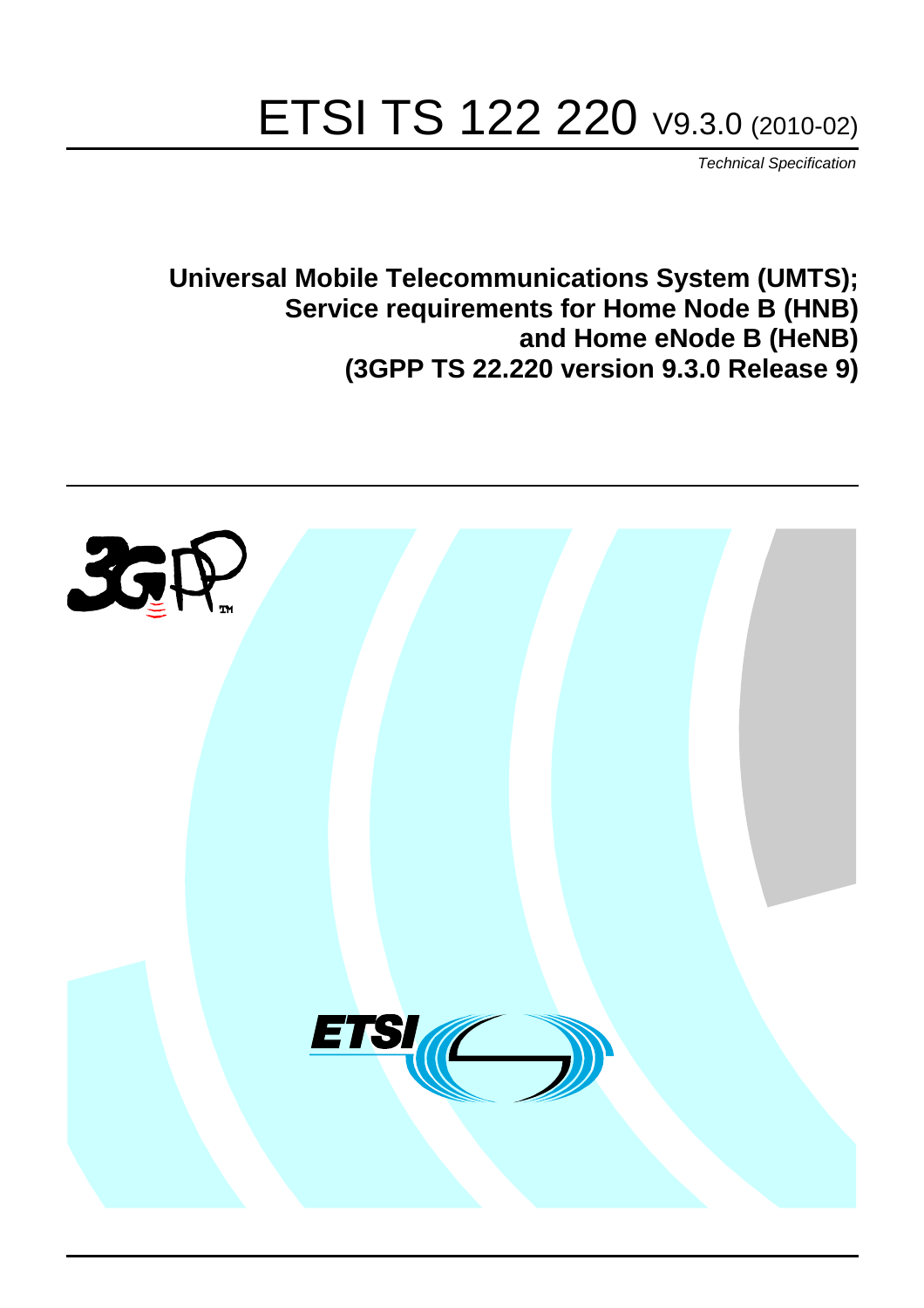Reference RTS/TSGS-0122220v930

> Keywords UMTS

#### *ETSI*

#### 650 Route des Lucioles F-06921 Sophia Antipolis Cedex - FRANCE

Tel.: +33 4 92 94 42 00 Fax: +33 4 93 65 47 16

Siret N° 348 623 562 00017 - NAF 742 C Association à but non lucratif enregistrée à la Sous-Préfecture de Grasse (06) N° 7803/88

#### *Important notice*

Individual copies of the present document can be downloaded from: [http://www.etsi.org](http://www.etsi.org/)

The present document may be made available in more than one electronic version or in print. In any case of existing or perceived difference in contents between such versions, the reference version is the Portable Document Format (PDF). In case of dispute, the reference shall be the printing on ETSI printers of the PDF version kept on a specific network drive within ETSI Secretariat.

Users of the present document should be aware that the document may be subject to revision or change of status. Information on the current status of this and other ETSI documents is available at <http://portal.etsi.org/tb/status/status.asp>

If you find errors in the present document, please send your comment to one of the following services: [http://portal.etsi.org/chaircor/ETSI\\_support.asp](http://portal.etsi.org/chaircor/ETSI_support.asp)

#### *Copyright Notification*

No part may be reproduced except as authorized by written permission. The copyright and the foregoing restriction extend to reproduction in all media.

> © European Telecommunications Standards Institute 2010. All rights reserved.

**DECT**TM, **PLUGTESTS**TM, **UMTS**TM, **TIPHON**TM, the TIPHON logo and the ETSI logo are Trade Marks of ETSI registered for the benefit of its Members.

**3GPP**TM is a Trade Mark of ETSI registered for the benefit of its Members and of the 3GPP Organizational Partners. **LTE**™ is a Trade Mark of ETSI currently being registered

for the benefit of its Members and of the 3GPP Organizational Partners.

**GSM**® and the GSM logo are Trade Marks registered and owned by the GSM Association.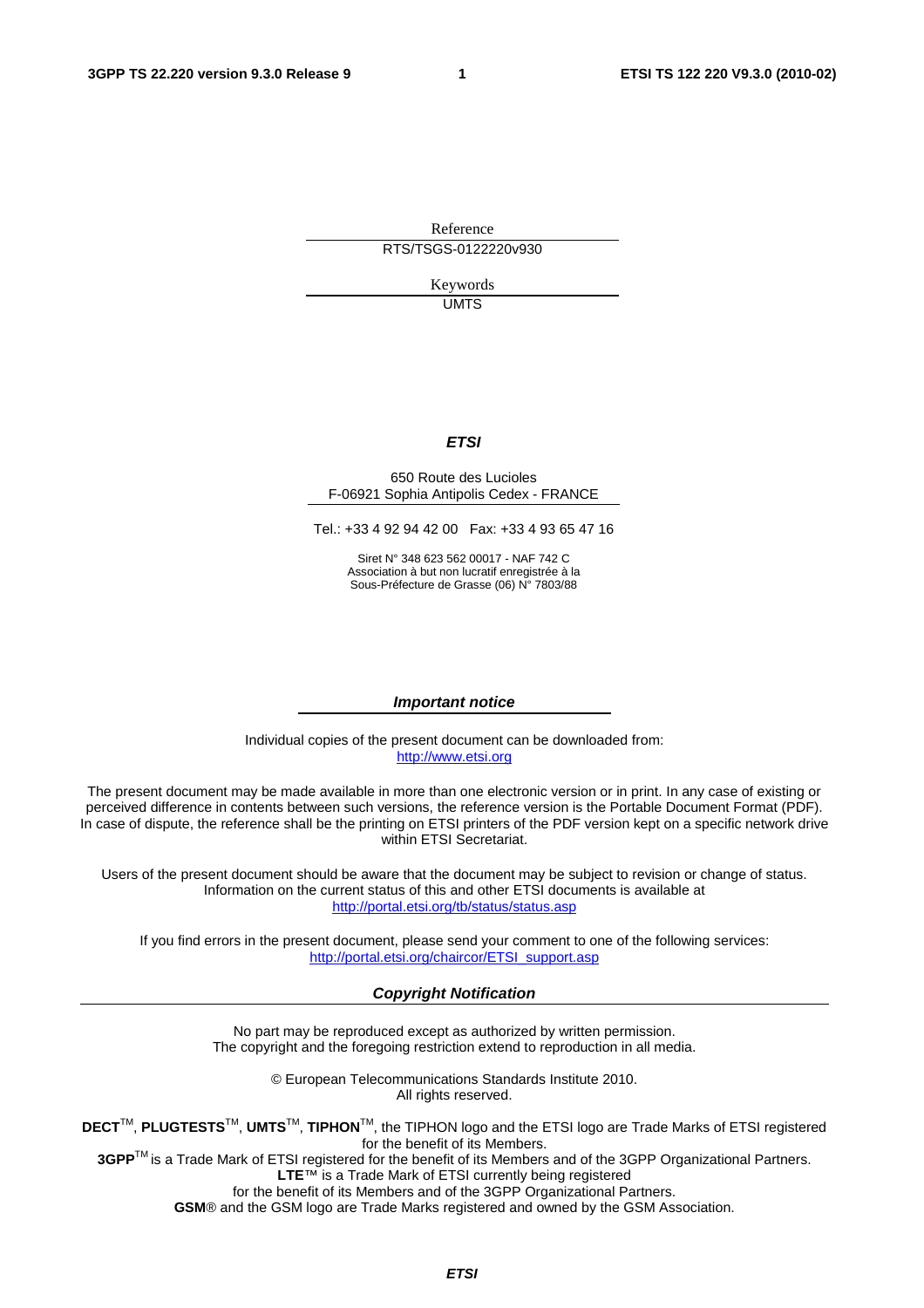## Intellectual Property Rights

IPRs essential or potentially essential to the present document may have been declared to ETSI. The information pertaining to these essential IPRs, if any, is publicly available for **ETSI members and non-members**, and can be found in ETSI SR 000 314: *"Intellectual Property Rights (IPRs); Essential, or potentially Essential, IPRs notified to ETSI in respect of ETSI standards"*, which is available from the ETSI Secretariat. Latest updates are available on the ETSI Web server [\(http://webapp.etsi.org/IPR/home.asp](http://webapp.etsi.org/IPR/home.asp)).

Pursuant to the ETSI IPR Policy, no investigation, including IPR searches, has been carried out by ETSI. No guarantee can be given as to the existence of other IPRs not referenced in ETSI SR 000 314 (or the updates on the ETSI Web server) which are, or may be, or may become, essential to the present document.

## Foreword

This Technical Specification (TS) has been produced by ETSI 3rd Generation Partnership Project (3GPP).

The present document may refer to technical specifications or reports using their 3GPP identities, UMTS identities or GSM identities. These should be interpreted as being references to the corresponding ETSI deliverables.

The cross reference between GSM, UMTS, 3GPP and ETSI identities can be found under [http://webapp.etsi.org/key/queryform.asp.](http://webapp.etsi.org/key/queryform.asp)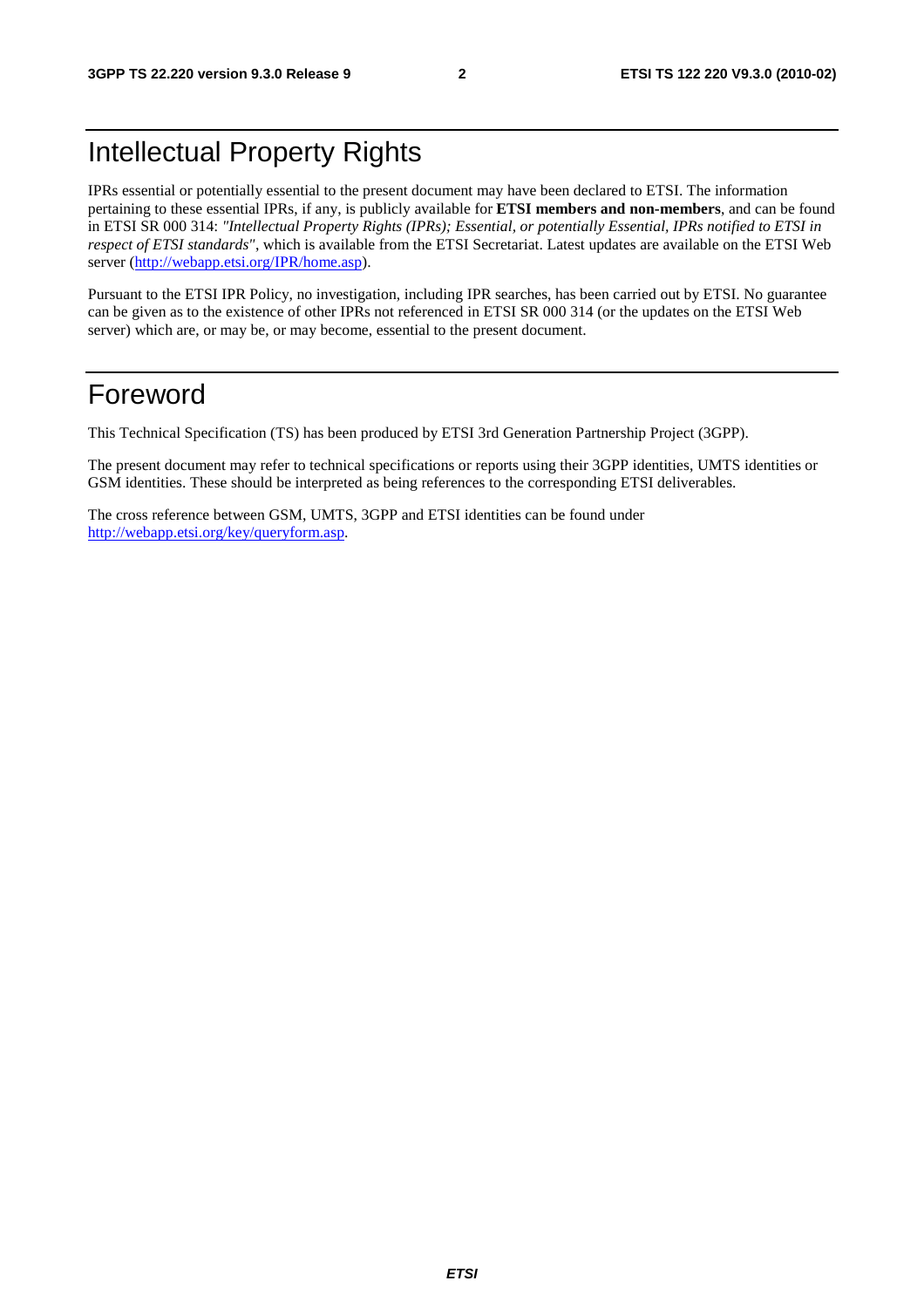#### $\mathbf{3}$

## Contents

| 1            |                   |  |  |  |  |  |
|--------------|-------------------|--|--|--|--|--|
| 2            |                   |  |  |  |  |  |
| 3            |                   |  |  |  |  |  |
| 3.1          |                   |  |  |  |  |  |
| 3.2          |                   |  |  |  |  |  |
| 4            |                   |  |  |  |  |  |
| 4.1          |                   |  |  |  |  |  |
| 5            |                   |  |  |  |  |  |
| 5.1          |                   |  |  |  |  |  |
| 5.2          |                   |  |  |  |  |  |
| 5.3<br>5.3.1 |                   |  |  |  |  |  |
| 5.3.2        |                   |  |  |  |  |  |
| 5.4          |                   |  |  |  |  |  |
| 5.4.1        |                   |  |  |  |  |  |
| 5.4.2        |                   |  |  |  |  |  |
| 5.5          |                   |  |  |  |  |  |
| 5.5.1        |                   |  |  |  |  |  |
| 5.5.2        |                   |  |  |  |  |  |
| 5.5.3        |                   |  |  |  |  |  |
| 5.5.4        |                   |  |  |  |  |  |
| 5.6          |                   |  |  |  |  |  |
| 5.6.1        |                   |  |  |  |  |  |
| 5.6.2        |                   |  |  |  |  |  |
| 5.7          |                   |  |  |  |  |  |
| 5.7.1        |                   |  |  |  |  |  |
| 5.7.2        |                   |  |  |  |  |  |
| 5.8          |                   |  |  |  |  |  |
| 5.9          |                   |  |  |  |  |  |
| 5.10         | USIM and $H(e)NB$ |  |  |  |  |  |
| 6            |                   |  |  |  |  |  |
| 6.1          |                   |  |  |  |  |  |
| 6.2          |                   |  |  |  |  |  |
| $\tau$       |                   |  |  |  |  |  |
| 7.1          |                   |  |  |  |  |  |
| 7.1.1        |                   |  |  |  |  |  |
| 8            |                   |  |  |  |  |  |
| 8.1          |                   |  |  |  |  |  |
| 8.2          |                   |  |  |  |  |  |
|              |                   |  |  |  |  |  |
| 9            |                   |  |  |  |  |  |
| 9.1          |                   |  |  |  |  |  |
| 9.2          |                   |  |  |  |  |  |
| 9.3          |                   |  |  |  |  |  |
| 10           |                   |  |  |  |  |  |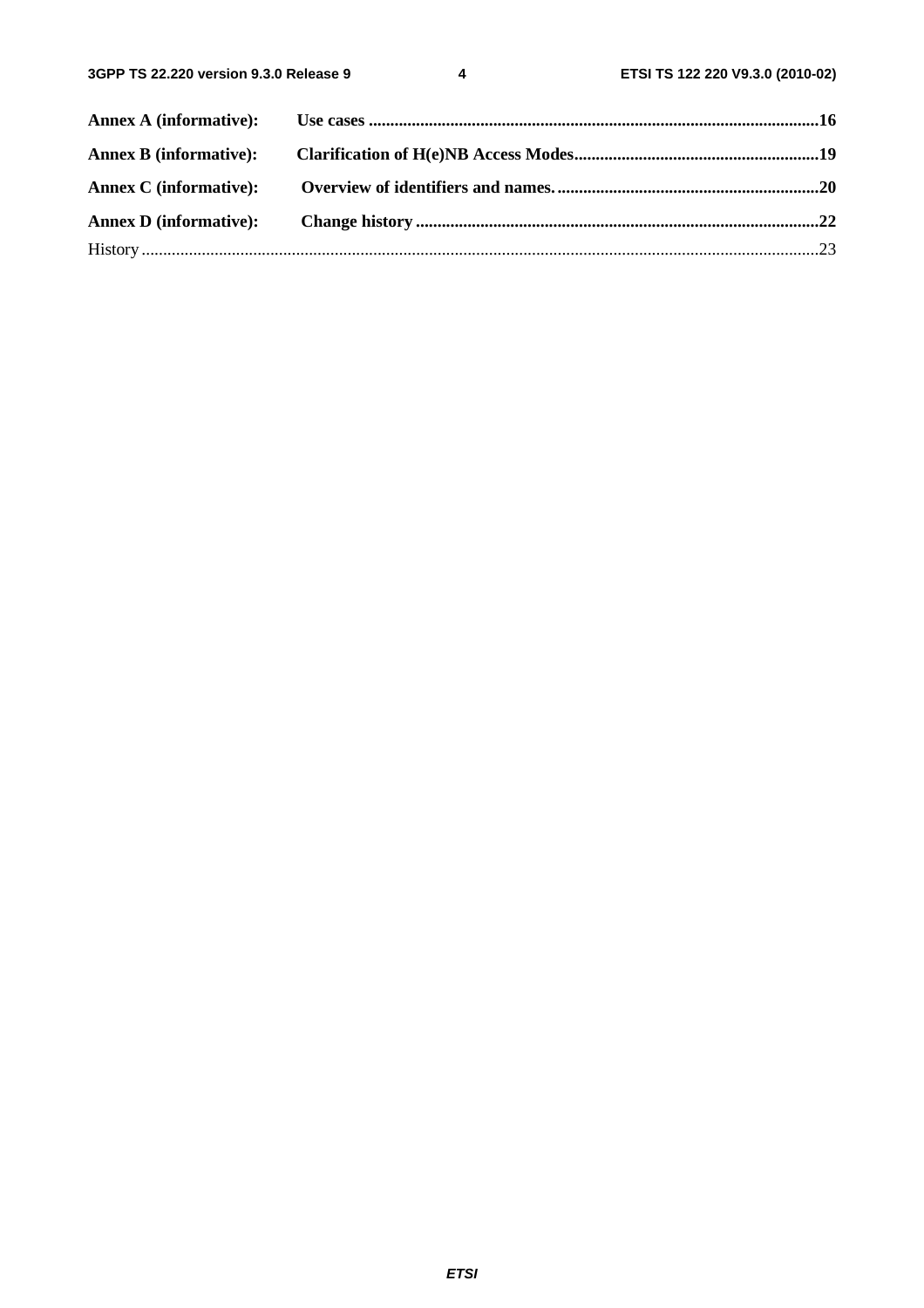## Foreword

This Technical Specification has been produced by the 3<sup>rd</sup> Generation Partnership Project (3GPP).

The contents of the present document are subject to continuing work within the TSG and may change following formal TSG approval. Should the TSG modify the contents of the present document, it will be re-released by the TSG with an identifying change of release date and an increase in version number as follows:

Version x.y.z

where:

- x the first digit:
	- 1 presented to TSG for information;
	- 2 presented to TSG for approval;
	- 3 or greater indicates TSG approved document under change control.
- y the second digit is incremented for all changes of substance, i.e. technical enhancements, corrections, updates, etc.
- z the third digit is incremented when editorial only changes have been incorporated in the document.

## Introduction

In Rel-8, 3GPP has specified the basic functionalities for the support of Home Node B (HNB) and Home eNodeB (HeNB). The requirements for these basic functionalities were captured in TS 22.011.

From Rel-9 onward, it has been agreed to consolidate all the requirements from Rel-8 and further requirements for HNB and HeNB in a new TS, which is this specification.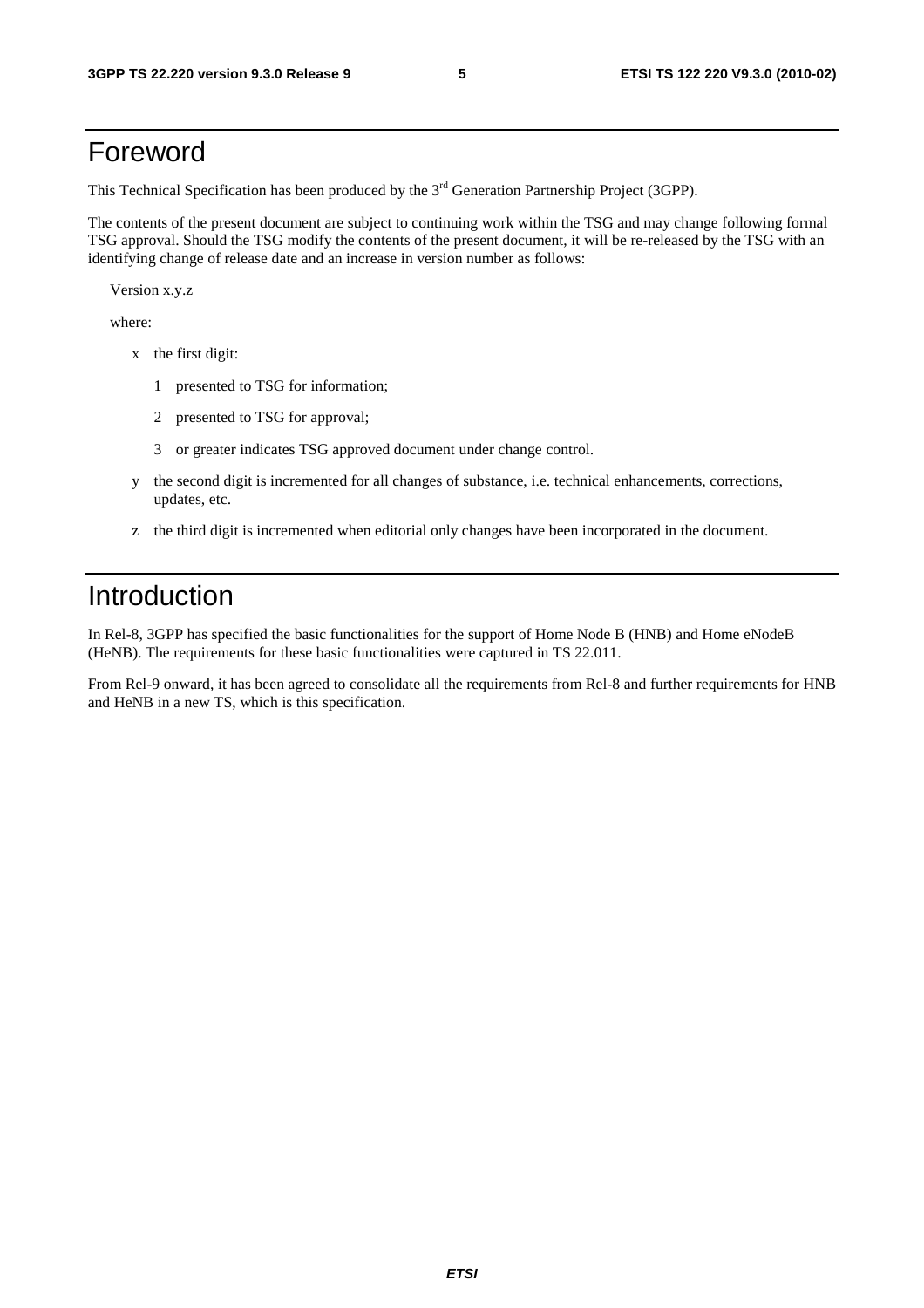### 1 Scope

This specification defines the service requirements for the basic functionalities for the support of Home NodeB (HNB) and Home eNodeB (HeNB) – jointly referred to as  $H(e)NB$  – and the further functionalities that will enable the mobile operators to provide more advanced services as well as improving the user experience.

## 2 References

The following documents contain provisions which, through reference in this text, constitute provisions of the present document.

- References are either specific (identified by date of publication, edition number, version number, etc.) or non-specific.
- For a specific reference, subsequent revisions do not apply.
- For a non-specific reference, the latest version applies. In the case of a reference to a 3GPP document (including a GSM document), a non-specific reference implicitly refers to the latest version of that document *in the same Release as the present document*.
- [1] 3GPP TR 21.905: "Vocabulary for 3GPP Specifications".
- [2] Void
- [3] 3GPP TS 22.246: "Multimedia Broadcast/Multicast Service (MBMS) user services; Stage 1".
- [4] 3GPP TS 22.101: "Service Aspects; Service Principles".
- [5] TR-069 Amendment 2: "CPE WAN Management Protocol v1.1, Broadband Forum', viewable at [http://www.broadband-forum.org/technical/download/TR-069Amendment2.pd](http://www.broadband-forum.org/technical/download/TR-069Amendment2.pdf)f
- [6] 3GPP TS 25.304: "User Equipment (UE) procedures in idle mode and procedures for cell reselection in connected mode'.
- [7] 3GPP TS 36.304: "Evolved Universal Terrestrial Radio Access (E-UTRA); User Equipment (UE) procedures in idle mode".
- [8] 3GPP TS 22.115: "Service aspects; Charging and billing".
- [9] 3GPP TS 22.268: "Public Warning System (PWS) requirements".
- [10] 3GPP TS 22.011: "Service accessibility".
- [11] 3GPP TS 31.115: "Secured packet structure for (Universal) Subscriber Identity Mobule (U)SIM Toolkit applications".
- [12] 3GPP TS 31.116: "Remote APDU Structure for (U)SIM Toolkit applications".

## 3 Definitions, symbols and abbreviations

#### 3.1 Definitions

For the purposes of the present document, the terms and definitions given in TR 21.905 [1] and the following apply. A term defined in the present document takes precedence over the definition of the same term, if any, in TR 21.905 [1].

**Closed access mode:** H(e)NB provides services only to its associated CSG members.

**Home based network**: An IP based network in the same premises as, and is connected to, the H(e)NB.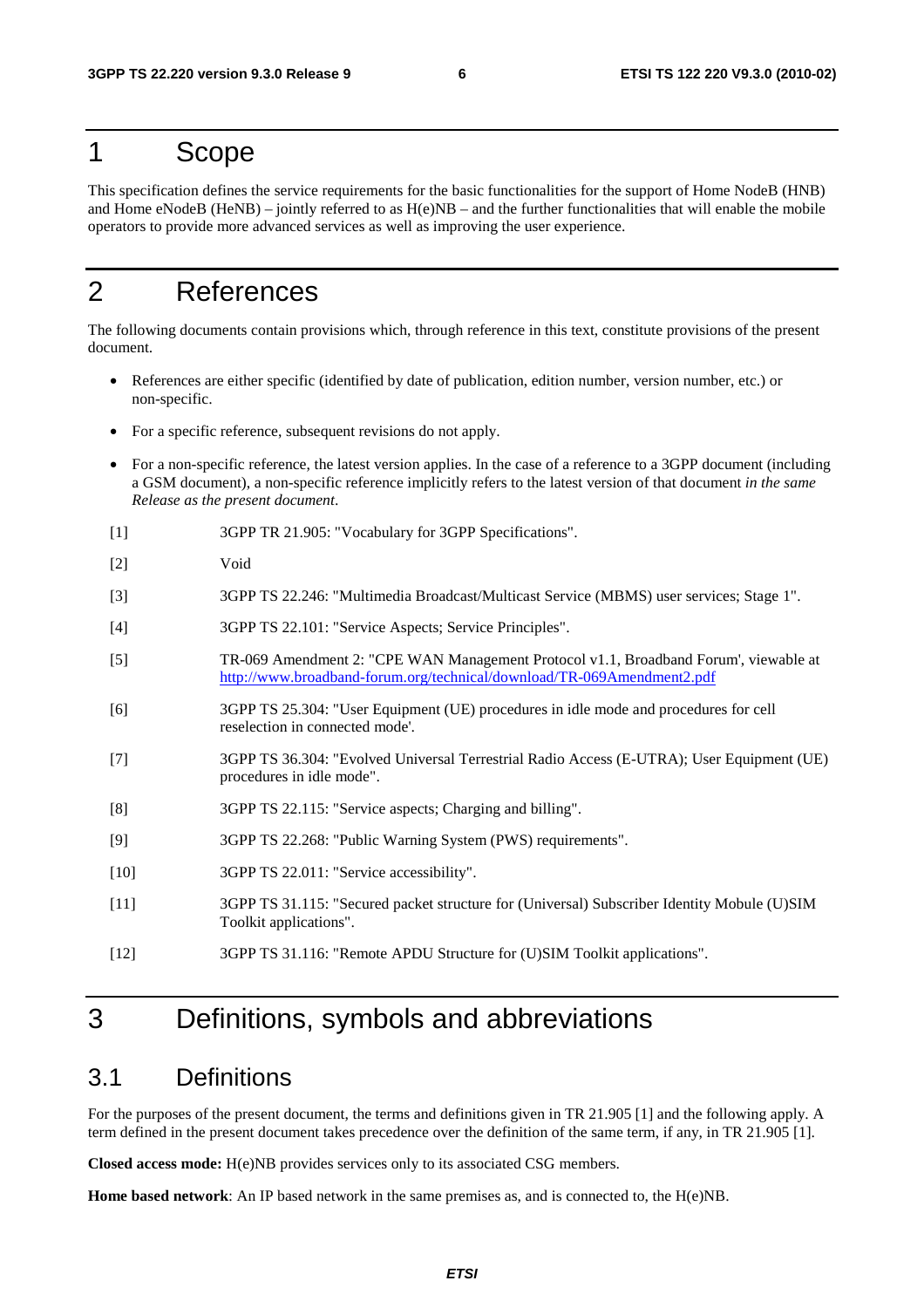**Hybrid access mode:** H(e)NB provides services to its associated CSG members and to non-CSG members.

**Open access mode:** H(e)NB operates as a normal NodeB or eNodeB.

**HNB**: A HNB is a Customer-premises equipment that connects a 3GPP UE over UTRAN wireless air interface to a mobile operator"s network using a broadband IP backhaul.

**HeNB**: A HeNB is a Customer-premises equipment that connects a 3GPP UE over EUTRAN wireless air interface to a mobile operator"s network using a broadband IP backhaul.

**H(e)NB Gateway**: H(e)NB Gateway is a mobile operator"s equipment (usually physically located on mobile operator premises) through which the H(e)NB gets access to mobile operator"s core network.

**H(e)NB Hosting Party**: A H(e)NB Hosting Party has a contractual relationship with the operator, related to the provision of access to the operator"s network via one or more H(e)NBs.

NOTE: A H(e)NB Hosting Party is likely to have the billing relationship with the operator. A H(e)NB Hosting Party will typically be the 'lead' user in a household, but could be e.g. the corporate IT manager in an enterprise context.

**H(e)NB Subsystem**: A H(e)NB Subsystem consists of the H(e)NB and the H(e)NB Gateway.

### 3.2 Abbreviations

For the purposes of the present document, the abbreviations given in TR 21.905 [1] and the following apply. An abbreviation defined in the present document takes precedence over the definition of the same abbreviation, if any, in TR 21.905 [1].

| CSG         | Closed Subscriber Group |
|-------------|-------------------------|
| <b>HNB</b>  | Home NodeB              |
| <b>HeNB</b> | Home eNodeB             |
| H(e)NB      | HNB and HeNB            |

## 4 General

### 4.1 Description

Access to 3G and evolved 3G (EPS) services may be provided via UTRAN or E-UTRAN cellular base stations belonging to e.g. domestic, business, commercial enterprises. This type of access may be provided by the PLMN by means of HNB and HeNB (jointly referred to as H(e)NB). The H(e)NB provides services either only to a Closed Subscriber Group (CSG) or to other mobile subscribers too. The H(e)NB is connected to the mobile operator core network using IP via any suitable access technology.

## 5 Common requirements for Home NodeB / Home eNodeB

### 5.1 HNB and HeNB Installation, identification and location requirements

- H(e)NB shall have a unique equipment identity.
- All the H(e)NBs serving the same CSG share the same unique (within the PLMN) identity called CSG Identity.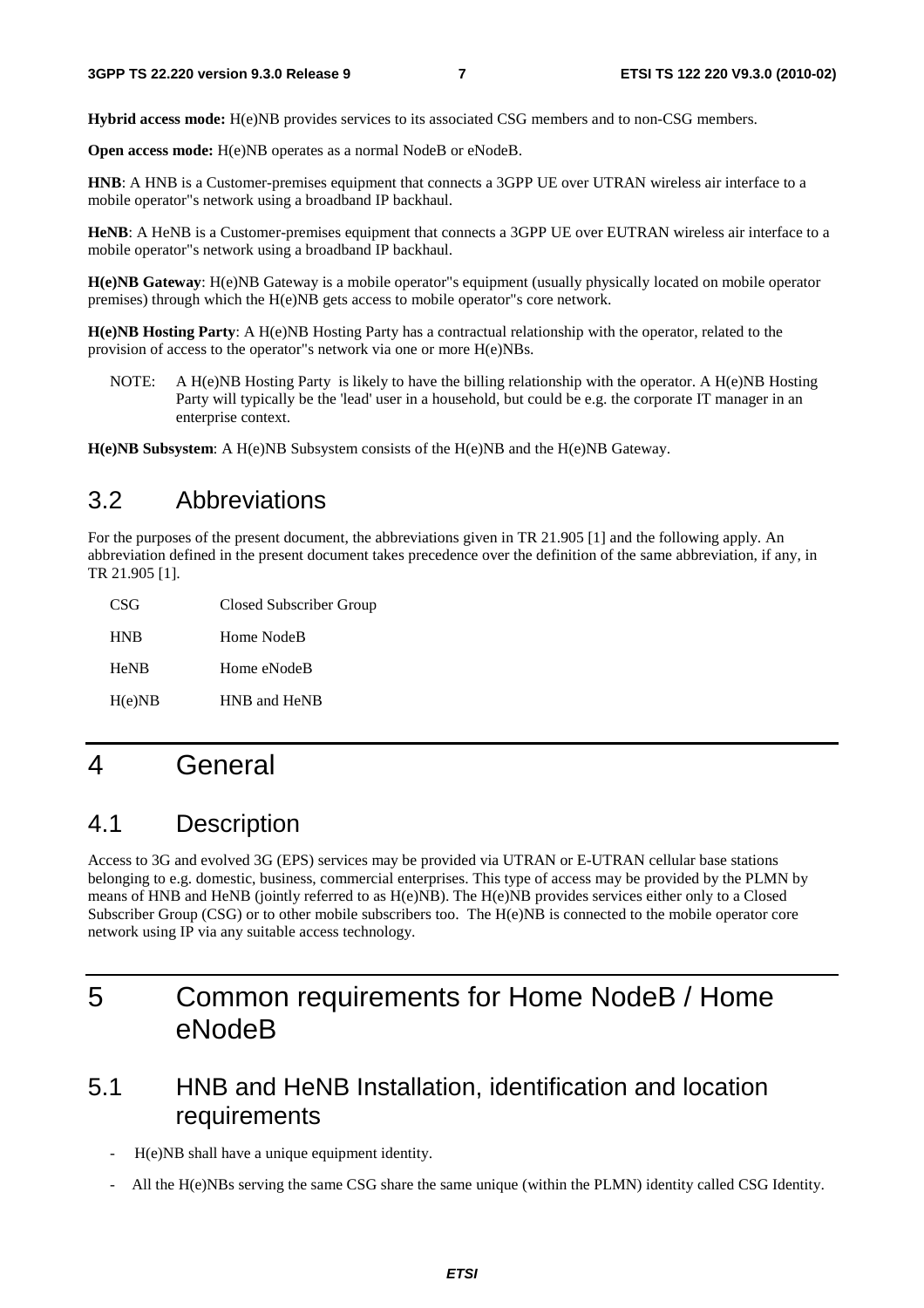- NOTE: CSGs of different PLMNs are considered different, even if the PLMNs are indicated to the UE as "equivalent PLMNs" [10].
- It shall be possible to support at least 125 million CSG Identities within a PLMN of an operator.
- The radio transmitter of a H(e)NB shall not be activated until configured and authorised by the operator.
- When installing, provisioning, configuring or re-configuring an  $H(e)NB$  the operator shall be able to:
	- verify the H(e)NB's identity.
	- obtain the geographical location of the H(e)NB.
- NOTE: The scenario where a H(e)NB is connected to one operator"s network and later changed to another operator"s network is not required.
- The operator shall be able to determine that the H(e)NB is installed and operated in accordance with all relevant regulatory requirements.
- The operator shall be able to configure the settings of the  $H(e)NB$ . In the case where the  $H(e)NB$  has detrimental impact on the spectrum usage, the H(e)NB can be set to out-of-service by the operator.
- Installation and activation of a new H(e)NB shall require no reconfiguration of the operators network.
- The impact of H(e)NB on the core network should be minimised.

## 5.2 OA&M Requirements

- H(e)NB shall support the automatic discovery of an operator"s management platform.
- It shall be possible to make use of the operator"s management platform to carry out OA&M functions for H(e)NB. The management connection between H(e)NB and the operator's management platform shall be endto-end secure.
- H(e)NB shall support OA&M procedures which allow the operator to remotely configure the H(e)NB, deploy software upgrades, detect and report changes in RF conditions and perform general OA&M tasks. The OA&M procedures shall be as closely aligned as possible with those that are commonly used in broadband access networks such as defined in TR-069 Amendment 2 [5].
- If the connection between  $H(e)NB$  and the rest of the operator network is out of service, then it shall be possible within an operator"s defined time period for the H(e)NB to deactivate the air-interface.

## 5.3 Access Control requirements

#### 5.3.1 General

- Subject to operator and  $H(e)NB$  Hosting Party agreement, the operator shall be able to configure the  $H(e)NB$ with open, hybrid or closed access mode.
- When the  $H(e)NB$  is configured for open access mode, it shall be possible for the  $H(e)NB$  to provide services to subscribers of any PLMN, subject to roaming agreement.
- When the H(e)NB is configured for hybrid access mode, it shall be possible for the H(e)NB to provide services to:
	- its associated CSG members, and
	- subscribers of any PLMN not belonging to its associated CSG, subject to roaming agreement.
- When the H(e)NB is configured for closed access mode, only users that belong to its associated CSG shall be able to obtain services.
- CSG members may include subscriber of any PLMN subject to roaming agreement.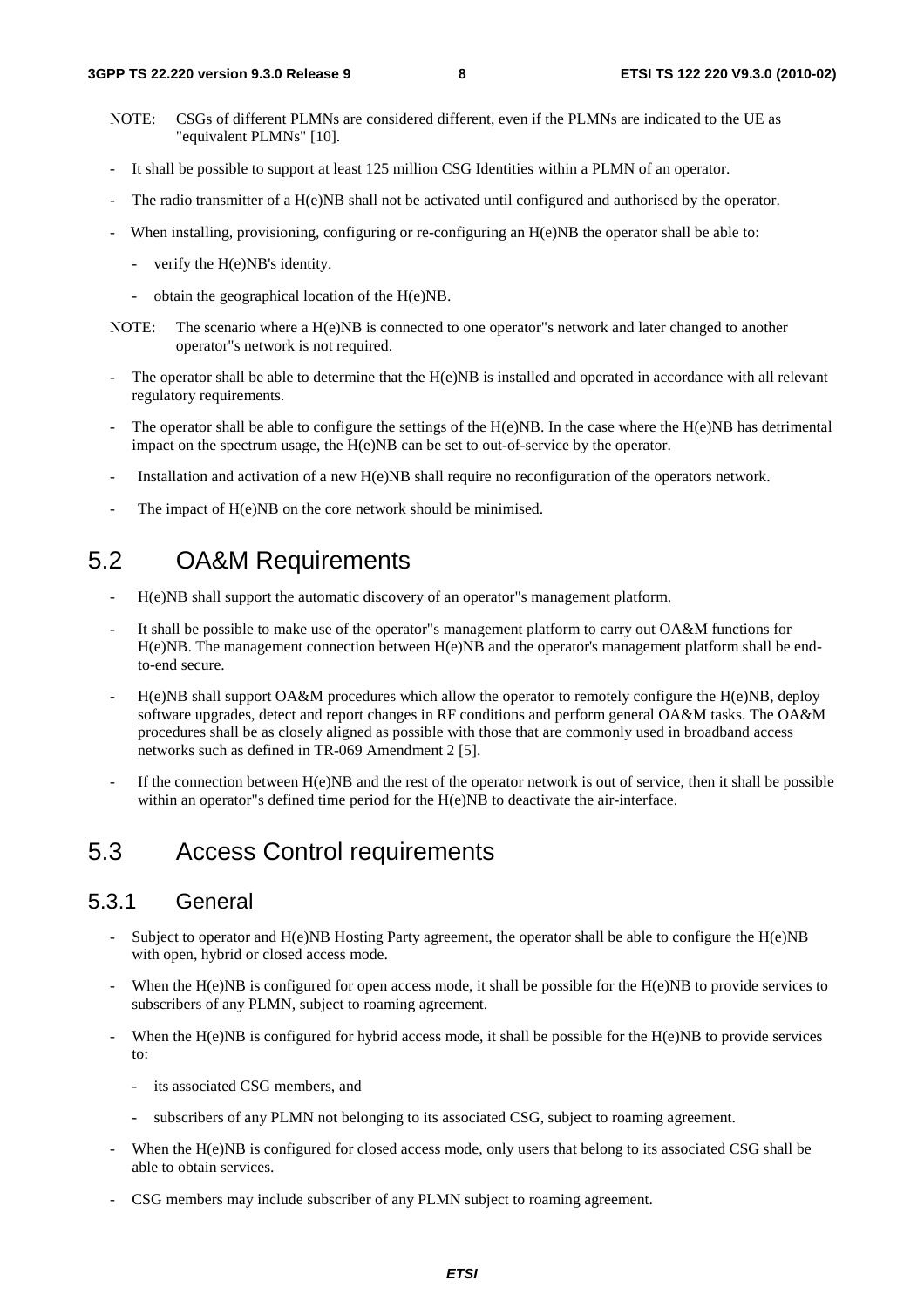## 5.3.2 Closed Subscriber Group

- The CSG manager shall be able, under the operator supervision, to add, remove and view CSG membership
- NOTE: the interaction of the user with the application that manages the Allowed CSG Lists is out of scope of 3GPP (e.g. Web interface).
- The UE shall contain a list of allowed CSG identities (Allowed CSG List). It shall be possible to store the Allowed CSG List in the USIM. When available, the list on the USIM shall be used. It shall be possible for both, the operator and the user, to modify the Allowed CSG List. Based on home operator preferences, the use of the Allowed CSG List may be inhibited.

NOTE: the operator preference dictates if the Allowed CSG List in the ME shall be used or not.

- The UE shall maintain an operator controlled list of allowed CSG identities (Operator CSG list). It shall be possible to store the Operator CSG list in the USIM. When available, the list on the USIM shall be used. It shall be possible for the operator to modify the Operator CSG List.
- All CSG cells belonging to a CSG identity not included in the Allowed CSG List or Operator CSG list shall be considered not suitable by the UE ('not suitable' as specified in TS 25.304 [6] and TS 36.304 [7]).
- Each CSG identity shall be associated to a subscriber group which identifies the subscribers allowed to access the CSG.
- When the subscriber group is updated, the affected UE shall be informed accordingly.
- For temporary members, it shall be possible to limit the period of time during which the subscriber is considered a member of a CSG (granted access rights). It shall be possible to configure a time period for each temporary member.
- The time period shall be configurable by the CSG manager and/or the operator operating the CSG and shall span from 1 decihour to several days. Unlimited membership to the CSG is allowed.
- When a CSG is no longer considered available to provide services, except for emergency calls (i.e. due to time period expiry or removal of the CSG membership), it shall be possible to continue the established communication in another cell not belonging to this CSG.
- In hybrid access mode when services cannot be provided to a CSG member due to a shortage of  $H(e)NB$ resources it shall be possible to continue the established communication of non-CSG members in another cell.
- In hybrid access mode, to minimise the impact on CSG members from established communication of non-CSG members, it shall be possible for the network to allow the data rate of established PS communication of non-CSG members to be reduced.

## 5.4 Display requirements

### 5.4.1 CSG Type

The CSG Type is an indicator provided by the UE that is configured by the operator.

It shall be possible for the operator to associate a CSG identity in the UE"s Allowed CSG List or the Operator CSG List with a CSG Type. Therefore, it is possible that a CSG identity stored in different UEs may either be associated with the same CSG Type or with different CSG Types.

NOTE: The CSG Type allows, for example, information on the applied billing regime to be given to the user.

- When a UE camps on a cell with a CSG identity that is part of the UE"s Allowed CSG List or the Operator CSG List and has an associated CSG Type, a UE that has a display capability shall provide the user with the associated CSG Type. A UE that does not have a display capability may provide the CSG Type by other means, e.g. voice notification.
- If the CSG Type for a CSG identity has not been configured in the UE, the UE may provide the HNB Name instead. In this case, the user is notified that the UE is providing the HNB Name rather than CSG Type.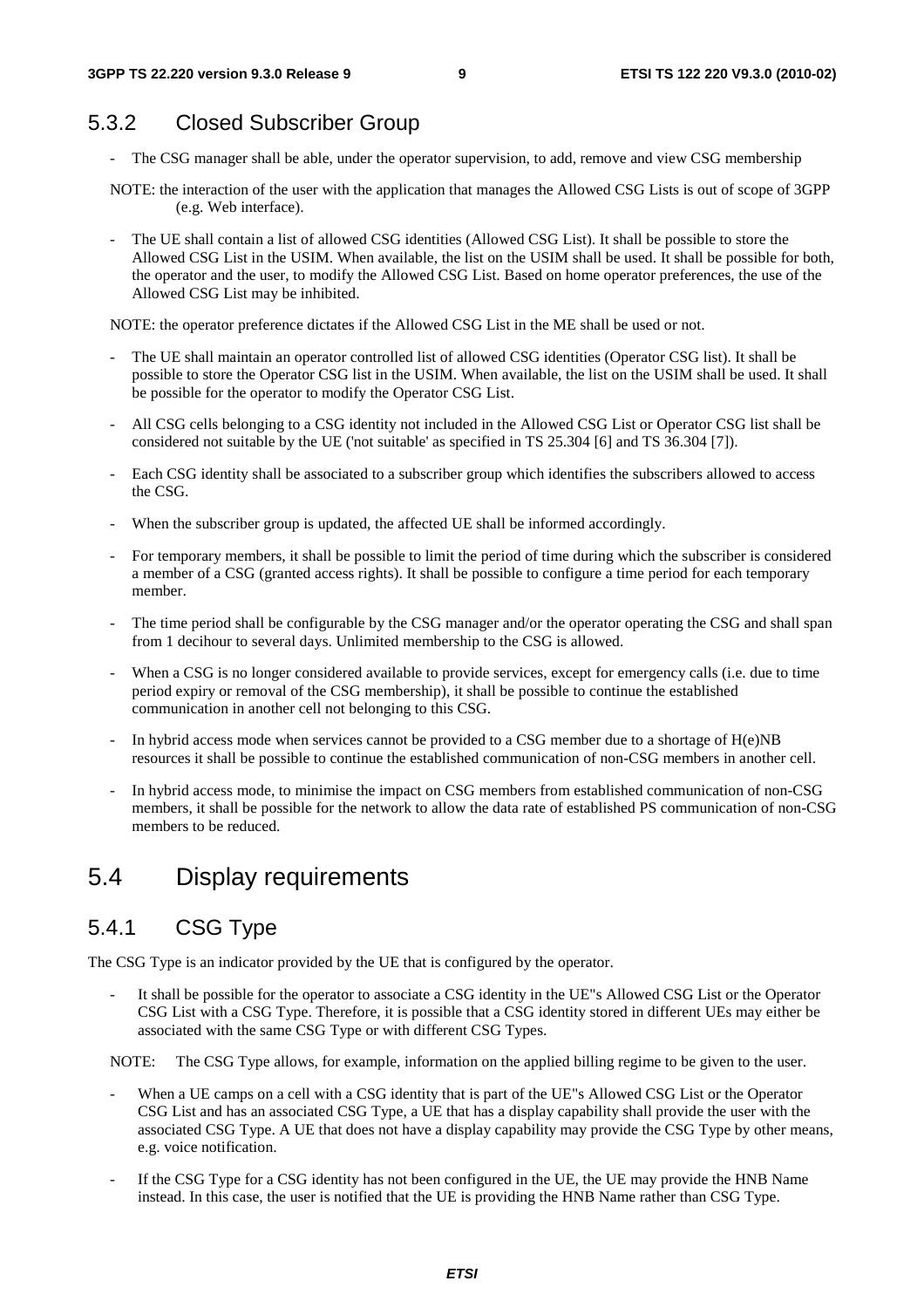- It shall be possible to store the CSG Type in the USIM. As an option, the CSG Type may be stored in the ME. If the CSG Type is present in the USIM, a CSG Type stored in the ME shall be ignored.
- The CSG Type shall be stored in text and/or graphical format. When the CSG Type has a text component, the CSG Type text length shall not exceed 12 characters in any language.

#### 5.4.2 HNB Name

HNB Name is a common name referring to HNB/HeNB as defined in TR 21.905 [1].

- It shall be possible for a CSG cell and for a hybrid cell to broadcast a HNB Name in free text format. The UE may display the HNB Name when camping on the cell where it is broadcasted. The HNB Name, if broadcasted or stored in the UE, shall be available to the user during manual CSG selection. The HNB Name shall be configurable by the operator or the H(e)NB Hosting Party at the discretion of the operator.
- The HNB Name length shall not exceed 48x8 bits.
- NOTE: In order to allow the maximum flexibility in the way the HNB Name is configured in any language, UTF-8 coding should be used; this allows a maximum length of 48 characters coded on one byte, 24 characters on two bytes, 16 characters on 3 bytes down to a minimum of 12 characters if all characters are encoded on 4 bytes.
- The HNB Name may be stored in the USIM. If the HNB Name stored on the USIM is available, it shall take precedence over the broadcasted HNB Name.
- The HNB Name may be stored optionally in the ME. If the HNB Name is present in the USIM, the HNB Name in the ME shall be ignored.
- NOTE: The HNB Name is necessary in order to aid the user in choosing the correct CSG identity when performing a manual CSG identity selection.

### 5.5 Mobility Aspects for Home NodeB and Home eNodeB

#### 5.5.1 PLMN selection

The standard automatic and manual network selection procedures are used to register a UE on a PLMN via a H(e)NB.

#### 5.5.2 Idle-mode operation

In addition to normal cell reselection procedures, the following requirements apply:

- It shall be possible to support idle mode mobility between a  $H(e)NB$  cell and other cells and between  $H(e)NB$ cells.
- A UE in idle mode shall prefer to select a cell whose CSG Identity is in the UE"s Allowed CSG List or in the Operator CSG list, when the cell reselection criteria has been met.

NOTE: All CSG identities on the Allowed CSG list and the Operator CSG list have the same priority.

The cell reselection procedure should not result in excessive power consumption in the UE.

#### 5.5.3 Connected mode operation

It shall be possible to support service continuity, including handover, between a  $H(e)NB$  cell and other cells and between H(e)NB cells.

#### 5.5.4 Manual CSG selection

The user shall be able to request the UE to perform a scan for available CSGs. When such request is received the UE shall perform a scan of available CSGs, their CSG Identities and their HNB Names. In the UE display, the available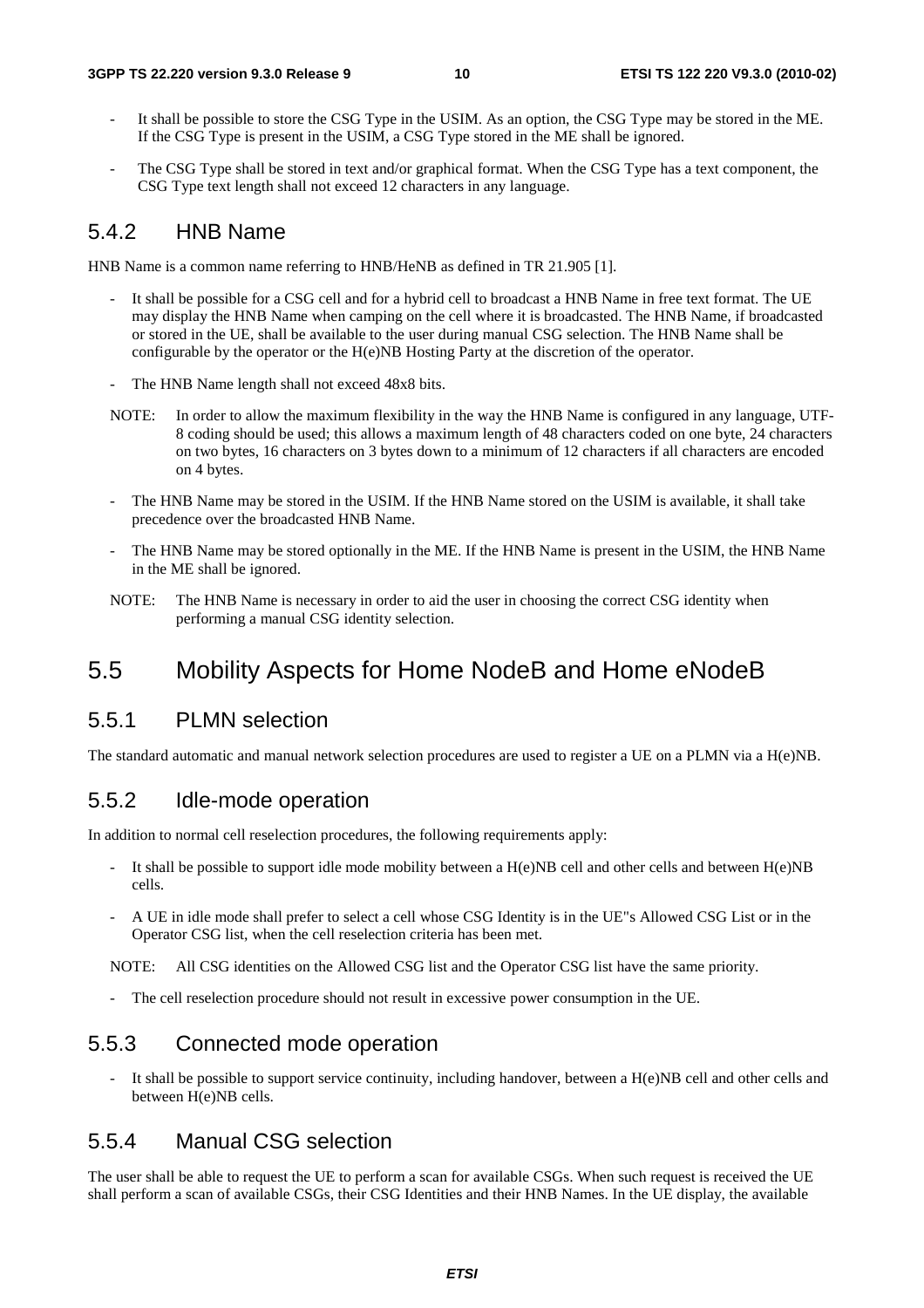CSGs shall be represented by their associated HNB Names and PLMN Name(s). If the HNB Name is not available, the CSG Identity shall be displayed instead.

An indication shall be given to the user as to which of the available CSGs is contained in the Allowed CSG List or Operator CSG list. The available CSGs shall be displayed in the following order:

- The CSGs, whose CSG Identities are contained in the Allowed CSG list.
- The CSGs, whose CSG Identities are contained in the Operator CSG List.
- Any other CSG, whose CSG Identity is not included in the Allowed CSG List or the Operator CSG list.

When the user selects an entry in the list, the UE shall reselect any of the available cells with the CSG chosen by the user.

The UE shall attempt to register to the PLMN.

If the registration attempt is accepted, the UE shall add the CSG identity to the Allowed CSG list unless the Allowed CSG list is inhibited, the cell is a hybrid cell or the identity is already present in the list.

If the registration attempt is rejected and the CSG entry is in the CSG list, that CSG shall be removed from the list.

In addition, when the user manually selects a CSG in a PLMN, which is different from the last registered PLMN, the following behaviour applies:

- The UE shall enter into Manual PLMN Selection state.
- The UE shall attempt to register to the PLMN. This PLMN shall not be stored as the Last Registered PLMN.
- When the UE is no longer in the service area of the CSG the UE shall return to the previous PLMN Selection state.

### 5.6 Services support

#### 5.6.1 General

- Subject to availability of network resources there shall be no difference in the user experience when using the PLMN provided services via H(e)NB or via NodeB/eNodeB (NB/eNB).
- Depending on operator preferences and in compliance with regulatory requirements ETWS and PWS [9] shall be supported.
- Any additional registration and paging load as a result of  $H(e)NB$  deployment shall be minimized.
- Deployment of H(e)NBs and NB/eNBs on the same spectrum should not degrade the performance of UEs receiving service from NB/eNBs.
- Deployment of H(e)NBs and NB/eNBs on the same spectrum should not degrade the NB/eNB"s coverage and capacity.

#### 5.6.2 Emergency services

- H(e)NB shall support emergency calls for both CSG and non CSG members as specified in TS 22.101 [4].
- It shall be possible for the operator to provide location information of the UE attempting an emergency call over a H(e)NB. The location information shall be sufficiently accurate to comply with the regulatory requirements that apply to the area where the  $H(e)NB$  is deployed.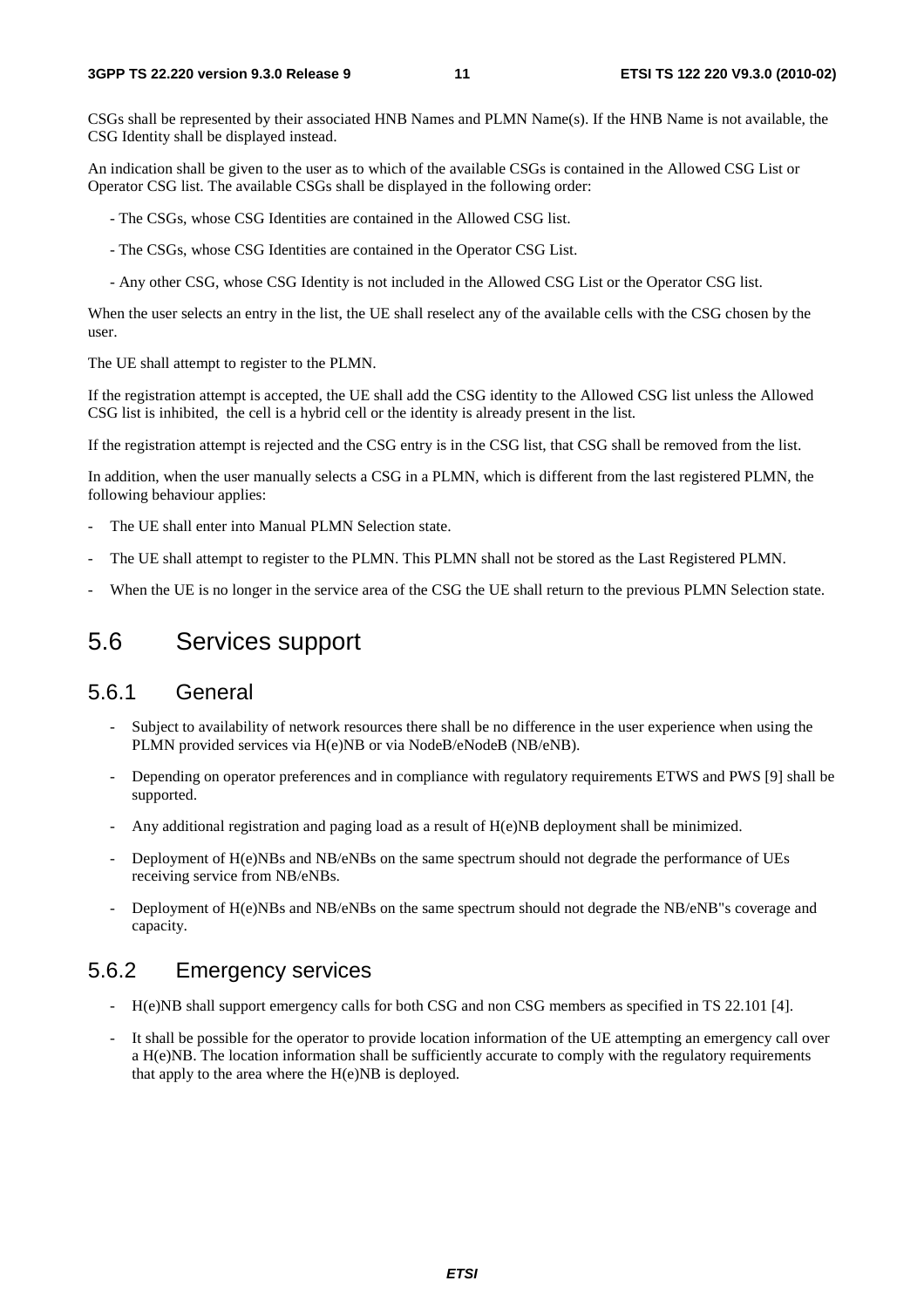### 5.7 Local IP access in the home based network

#### 5.7.1 Description

H(e)NB Local IP Access to the home based network provides access for a directly connected (i.e. using H(e)NB radio access) IP capable UE to other IP capable devices in the home. Traffic for local IP access is expected to not traverse the operator"s network except H(e)NB. The home based network itself and the devices in the home based network are not within the scope of 3GPP standardisation.



#### 5.7.2 General requirements

- It shall be possible that a H(e)NB supports Local IP Access to the home based network in order to provide access for a directly connected (i.e. using H(e)NB radio access) UE to other IP capable devices in the home. The following requirements apply to support Local IP access to the home based network:
- Simultaneous access from a UE to both the operator"s core network and Local IP Access to the home based network shall be supported.
- Local IP Access to the home based network shall be possible without traversing the operator"s network except H(e)NB, subject to regulatory requirements.
- Access to local IP through the H(e)NB E-UTRAN/UTRAN-interface shall only be granted to UE with valid subscription.
- Pre-Rel 9 UEs should be able to use Local IP Access to the home based network.
- It shall not be precluded for a device in the home based network to contact a UE via Local IP Access to the home based network.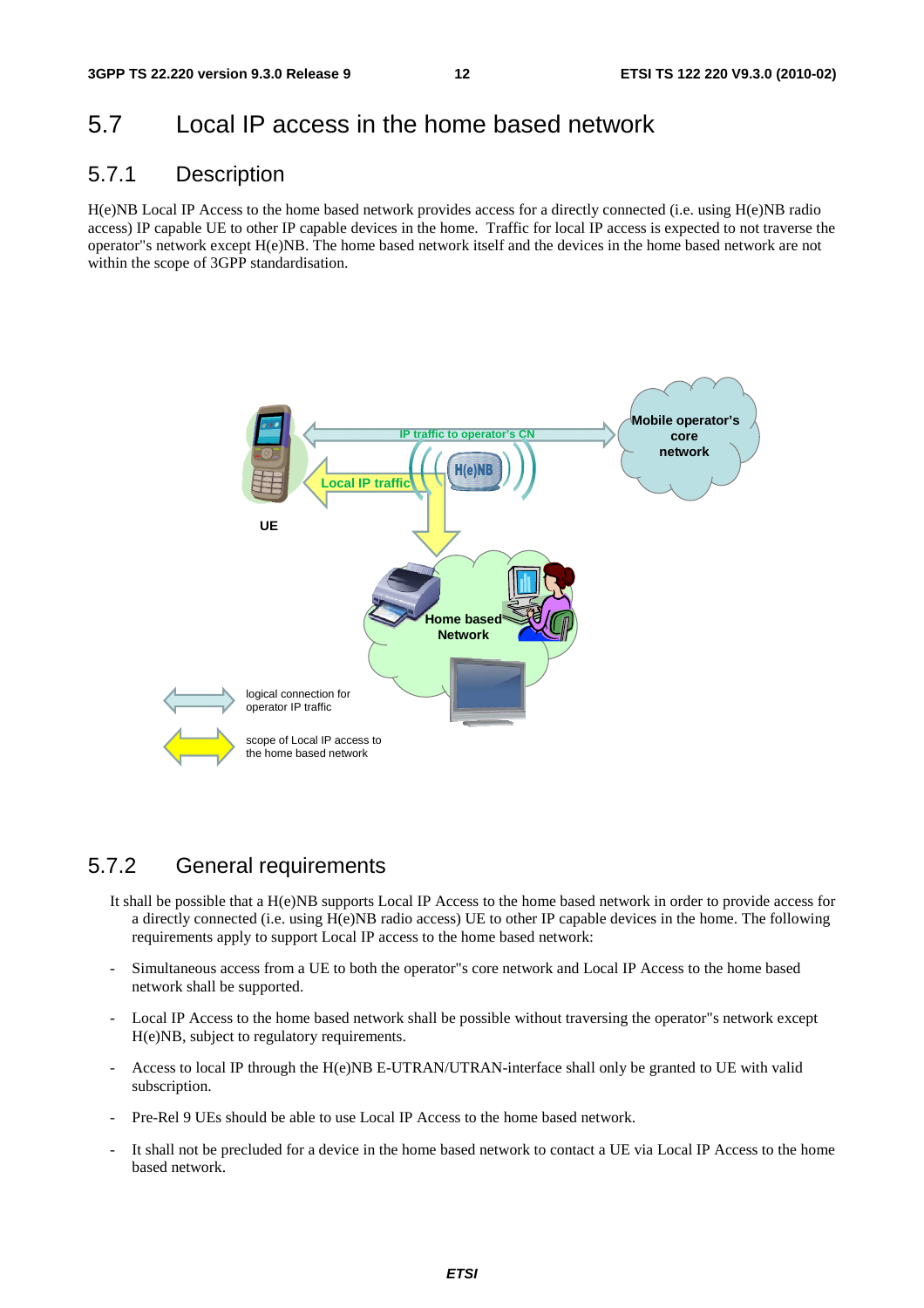- NOTE: Loss of access to Local IP Access to the home based network is acceptable as a UE moves out of H(e)NB coverage.
- The operator or the H(e)NB Hosting Party, within the limits set by the Operator, shall be able to enable/disable Local IP Access to the home based network per H(e)NB.
- It shall be possible to collect and make available to the operator statistics information (e.g. regular reporting of Local IP traffic volume) for each user on the use of the Local IP Access to the home based network.
- Local IP access to the home based network shall not compromise the security of the operator"s network.

### 5.8 Void

### 5.9 Local IP Access to the Internet

It shall be possible that a H(e)NB supports Local IP Access to the Internet to provide access for a directly connected (i.e. using H(e)NB radio access) UE to the Internet. The following requirements apply to support Local IP Access to the Internet:

- It shall be possible to be done without traversing the operator network.
- Simultaneous access from a UE to both the operator"s core network and Local IP Access to the Internet shall be supported.
- The operator or the H(e)NB Owner, within the limits set by the operator, shall be able to enable/disable Local IP Access to the Internet per H(e)NB.
- It shall be possible to collect and make available to the operator statistics information (e.g. regular reporting of Local IP traffic volume) for each user on the use of the Local IP Access to the Internet.
- Local IP access to the internet shall not compromise the security of the operator"s network.
- NOTE: When a UE is using the Local IP Access to the Internet, it is assumed that the H(e) NB does not provide any support to LI.

### 5.10 USIM and H(e)NB

Optionally, the H(e)NB may support identification and authentication of the H(e)NB Hosting Party by means of a USIM application.

The USIM application may also contain information for the initial provisioning (e.g. the O&M system contact).

If the H(e)NB supports the H(e)NB Hosting Party USIM,

- The H(e)NB shall support the use of the operator"s USIM management platform to configure the Hosting Party **IISIM.** 

Note: USIM management is specified in 3GPP TS 31.115 [11] and 3GPP TS 31.116 [12].

## 6 Requirements for Home NodeB

#### 6.1 Access Control

It shall be possible to control access (i.e. accept and reject connection requests) of pre-Release 8 UEs.

NOTE: Such mechanisms may be different for those used to access control a Release 8 UE.

The operation of a HNB shall not adversely impact the performances of a pre-Release 8 UEs operating in the area where the HNB is active and vice versa.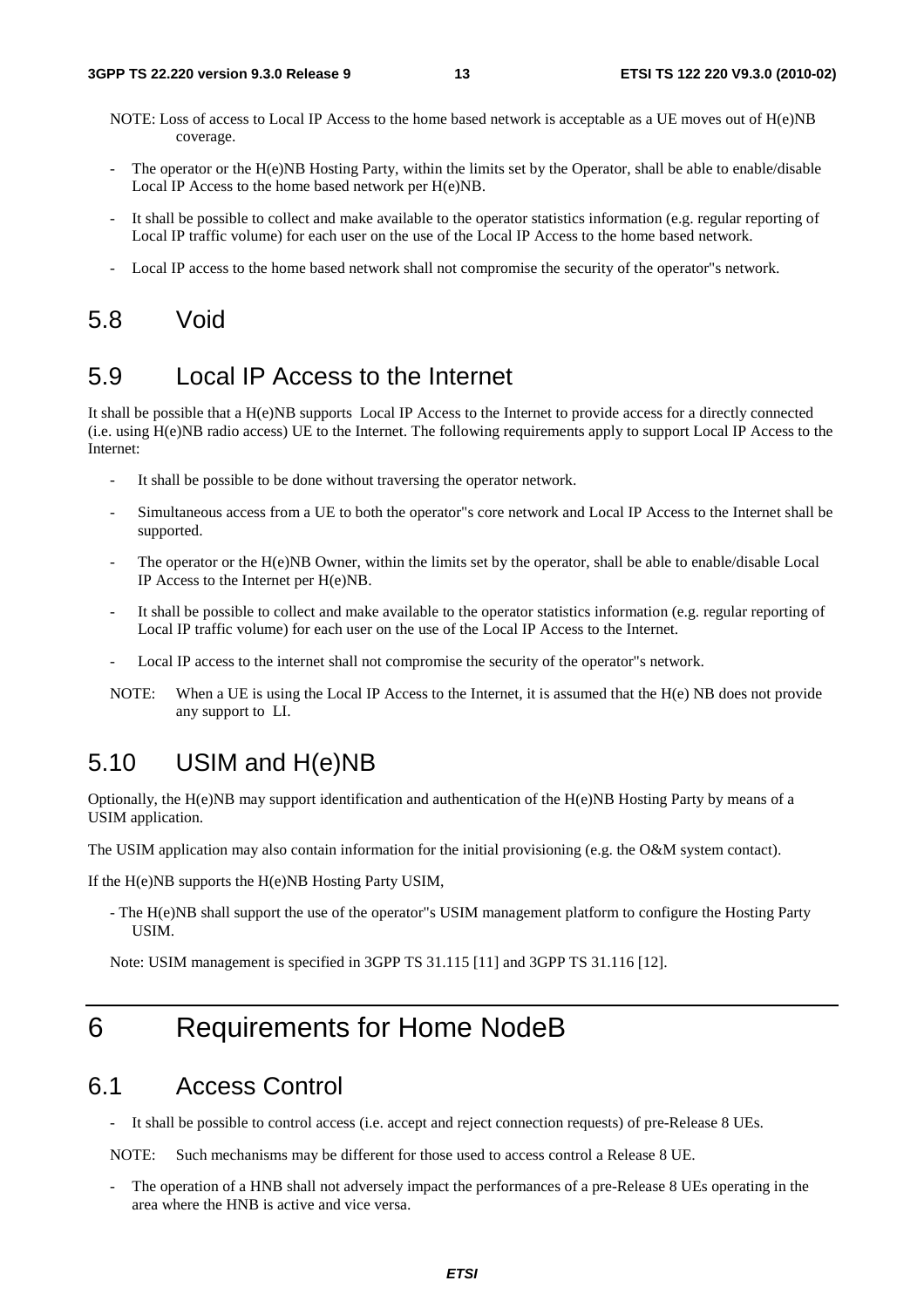The total bandwidth from the HNB towards the network for 4 simultaneous TS11 or TS12, including signalling and overhead, shall not exceed 200 kbps

### 6.2 IMS Interworking

The HNB Subsystem may provide IMS interworking to/from a CS capable UE. Such a HNB Subsystem allows a UE to use CS connectivity to the HNB whilst connectivity between the HNB and the core network is via IMS. The following requirements apply to support IMS interworking:

- It shall be possible to use the IMS rather than the CS domain for services supported in IMS that are equivalent to corresponding CS services (e.g. voice service in IMS Multimedia Telephony).
- NOTE: Operators who do not wish to provide CS connectivity to the core network through the HNB need to ensure that none of their subscribers who can connect to such HNBs are provisioned with any TeleServices that do not have an IMS equivalent service (e.g. CS Data, CS Fax).
- It shall be subject to operator policy whether a supported service is delivered to the Core Network via the CS domain or via the IMS.
- It shall be transparent to the UE whether any IMS interworking takes place for a supported service.
- The support of IMS interworking shall not impact the support of existing IMS services.
- It shall be possible to support Pre-Rel 9 UEs
- It shall be possible using OA&M procedures to remotely update a HNB to make it capable of IMS interworking (e.g. by remotely downloading a software upgrade).
- The mobility requirements as specified in section 5.5 apply.

## 7 Requirements for Home eNodeB

### 7.1 Services support

#### 7.1.1 Television Service

- It shall be possible to support Television services [3].
- If Television service is supported, it shall be possible for an operator to configure the MBMS Television service so that the typical switching time between different content streams, from the end user's perspective, does not exceed 2 seconds [3].

## 8 Quality of Service

### 8.1 General

It shall be possible to provide information of the  $\overline{QoS}$  treatment used for traffic traversing the H(e)NB to the H(e)NB broadband access mechanism.

### 8.2 Admission Control

- It shall be possible to perform admission control based on the available H(e)NB backhaul resource.
- It shall be possible for the network to set different criteria for access control in a hybrid cell for CSG and non-CSG members.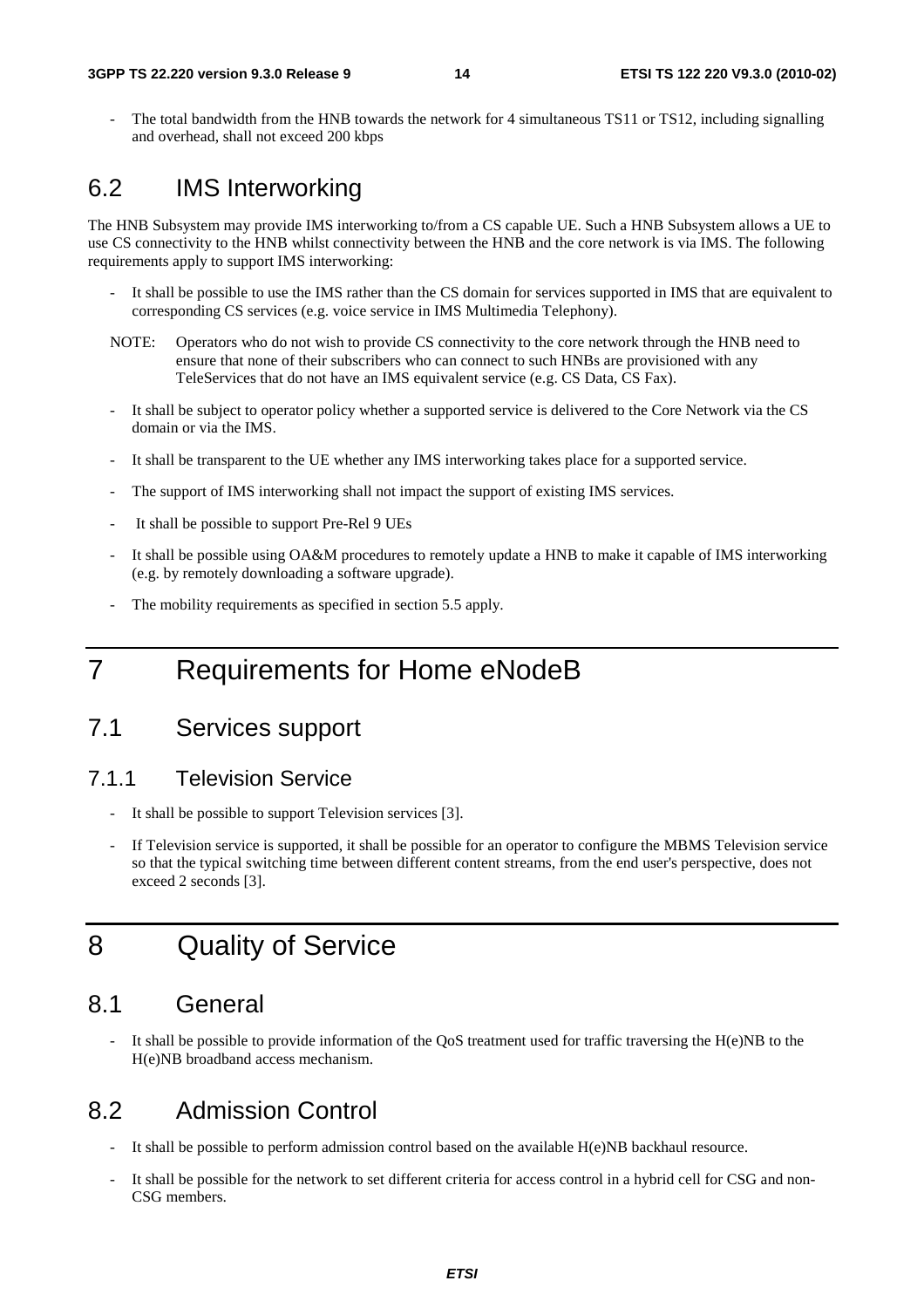## 9 Security and privacy

#### 9.1 General

- The use of H(e)NB shall not compromise the security of any PLMN or broadband access network.

## 9.2 Security Requirements

- The H(e)NB shall provide a high level of security, equivalent or better than Rel-8 3GPP systems.
- Security policy shall be under the control of the H(e)NB network operator.
- The H(e)NB shall not impact the security of the UE.

### 9.3 Privacy

- The H(e)NB shall not compromise user privacy for UEs that are using the H(e)NB, including communication confidentiality, location privacy and identity protection.

## 10 Charging Aspects

NOTE: Refer to charging requirements in TS 22.115 [8]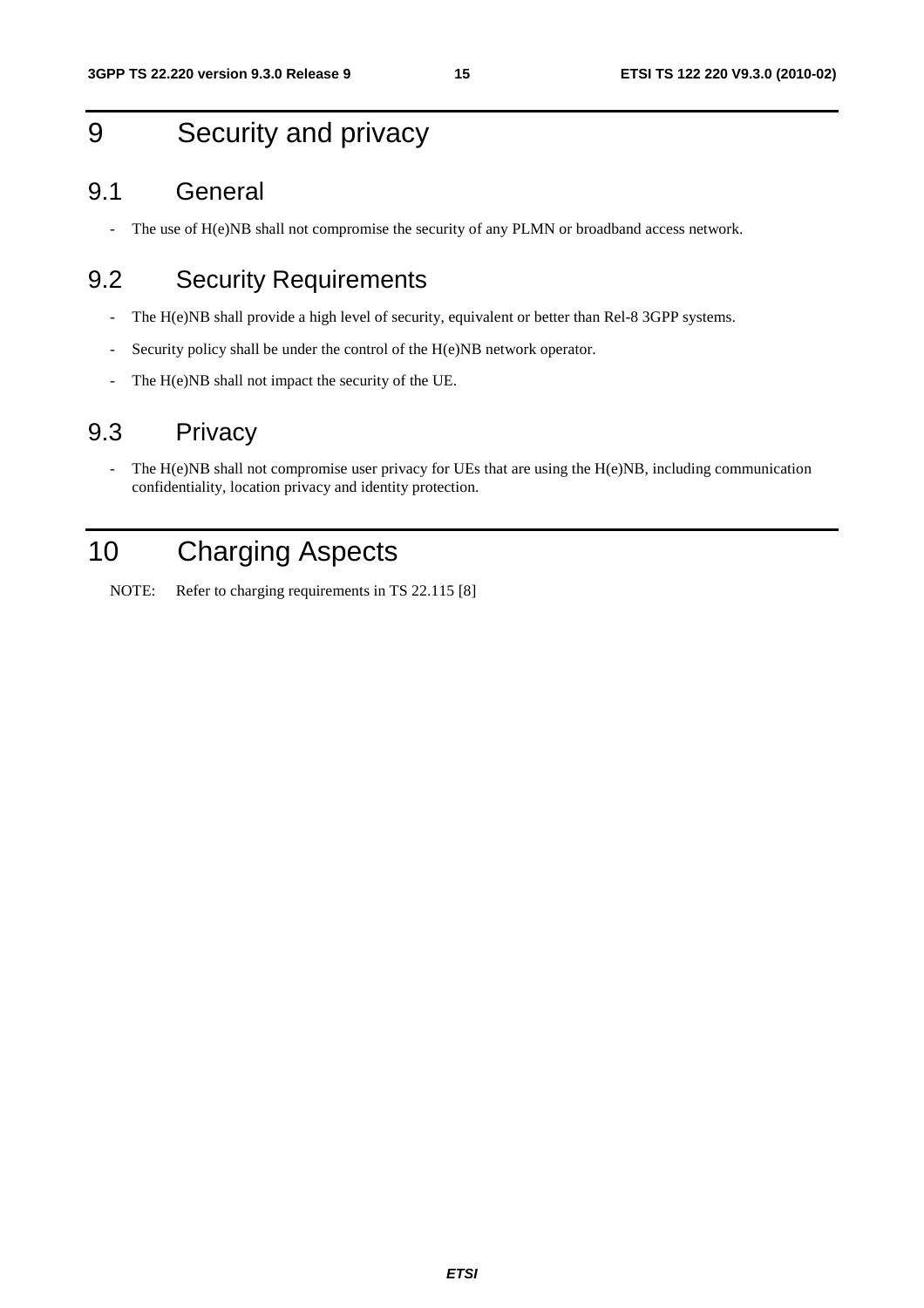## Annex A (informative): Use cases

These use cases do not imply any requirement beyond that which is contained in the normative part of this TS.

#### **Usecase-1: H(e)NB Mobility**

User A connects to the H(e)NB via mobile device. User A should be able to move around within the H(e)NB coverage in the home or enterprise. User should also be able to invoke additional services based on user policy and operator policy.

#### **Usecase-2: H(e)NB Guest Users**

User A and User B are subscribers of Operator 1 and Operator 2 respectively. User A visits User B in his home and User B allows User A to use H(e)NB in User B"s home. User A should be able to access all the services he is subscribed to from Operator 1 based on the policies set by User B and operator 2. Operator 1 and Operator 2 have roaming agreement.

#### **Usecase-3: HNB/HeNB – NB/eNB Handovers**

User A subcribes to cellular services of Operator 1 and is authorised to access a HNB/HeNB from same or other operator. User A starts service in the H(e)NB coverage and continues moving into a cellular network. Similarly User A starts service in cellular network and continues moving into H(e)NB coverage. User A does not see any impact on services due to mobility in both cases.

#### **Usecase-4: Access to Home based services**

User A connects to the H(e)NB via mobile device. User A should be able to access home based services (e.g. local digital media servers and digital media players) from the mobile device. Other users may access the home based services subject to H(e)NB Hosting Party policies.

#### **Usecase-5: Media Transfer**

User A connects to the H(e)NB via mobile device. User A starts viewing video streaming service on the mobile device. User A then wants to continue viewing the video on a different screen for better viewing. User A should be able to transfer the session to a high-definition TV or PC connected via broadband connection. User A should also be able to transfer the session from the TV or PC to a mobile device and continue the session in the H(e)NB coverage and also in the cellular network.

#### **Usecase-6: IMS capable HNB used for coverage purposes**

In this scenario, the reason for an operator to introduce IMS capable HNB is to offload voice traffic from his existing CS core network to IMS. However, as in this scenario the usage of 'legacy' services (e.g. CS Fax) is still assumed - only the utilization of network resources is to be changed - it is requested that IMS capable HNB provides all the services/ capabilities that are provided through regular Node B from the beginning.

#### **Usecase-7: IMS capable HNB for a new business model**

This scenario starts with a view that HNB is located in the user"s residence and the UE is the preferred equipment to interact with home services/ applications. New business can be expected there. In this scenario, some of the CS services/ capabilities that are provided through regular Node B might not be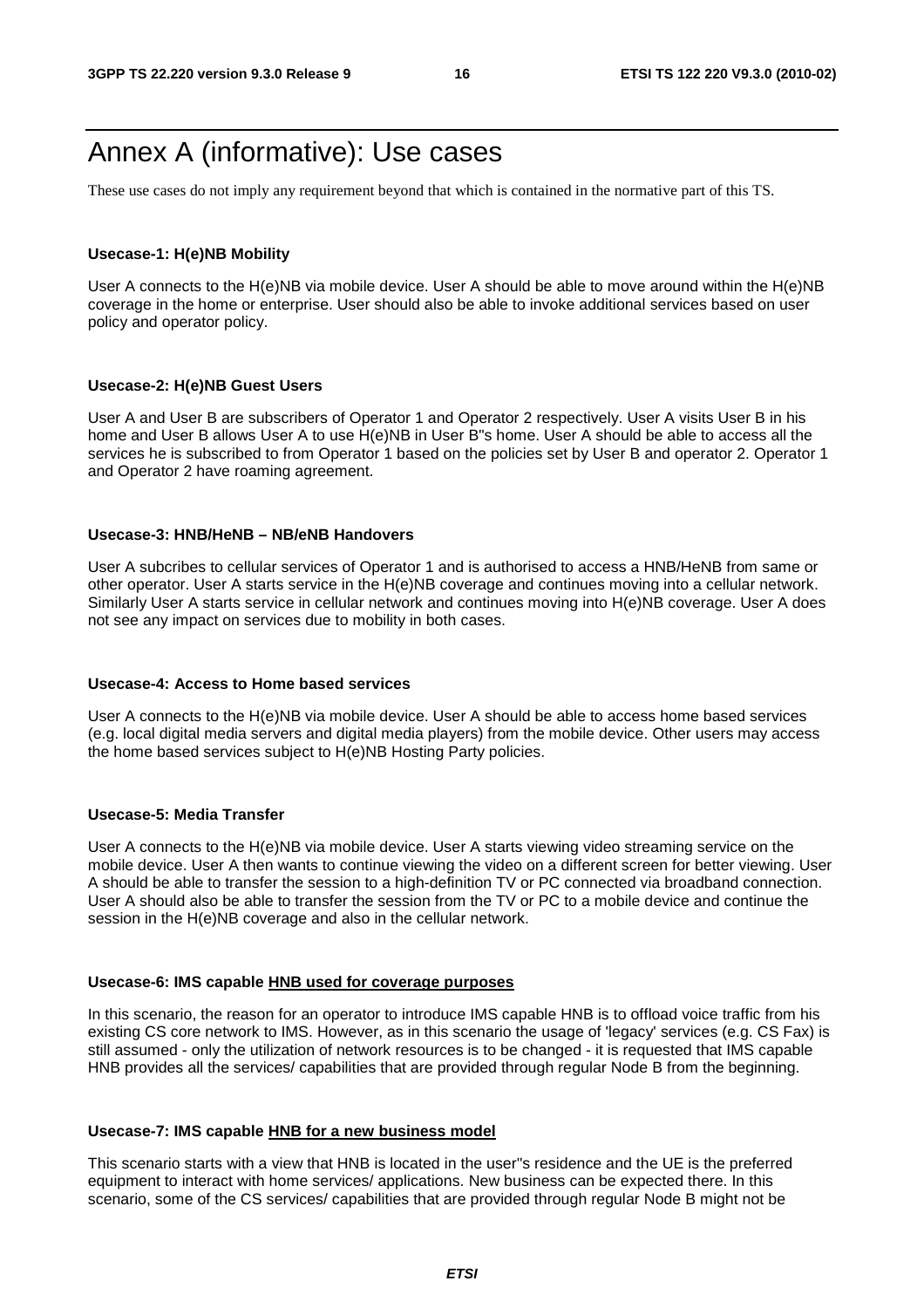needed or might be provided in a later step if the operator could instead offer attractive new services under IMS capable HNB only.

#### **Usecase-8: IMS capable HNB for Green field operator**

This scenario expects new players to get into the mobile market. In this scenario, they would aim to deploy cost efficient and future proof infrastructure, i.e. no CS domain but IMS/PS domain only, regardless of whether or not UEs have IMS client on them.

#### **Usecase-9: Hybrid access mode**

In order to improve the coverage in a shopping mall, H(e)NBs are deployed. The shopping mall owner may have been provided a special deal by the network operator where the employees of the shopping mall will get preferential charging rates and priority access when accessing services via these H(e)NBs. In exchange, the shopping mall owner allows the public to use the H(e)NBs to access the normal network operator services. The H(e)NB Hosting Party should not need to manage the public access and the public should not need to do anything special in order to get services on the H(e)NB.

#### **Use case-10: Open access mode**

Typically to enhance coverage or capacity of an operator"s public network, for example in railway stations, airports, stadiums, etc, taking benefit of the H(e)NBs additional functionality (e.g. uncoordinated deployment).

#### **Usecase-11: HNB interacts with Home network**

User A connects with his UE (possibly a pre-Rel 9 UE) to the HNB with IMS Interworking and Local IP Access to the home network capabilities. The home network accommodates home network devices (Intercom, Door lock, Network radio, Photo server, etc.) and the HNB. User A should be able to communicate with a visitor at Intercom via the mobile device.

#### **Usecase-12: HNB interacts with IP-PABX**

User A connects with his UE (possibly a pre-Rel 9 UE) to a HNB with IMS Interworking and Local IP Access to the home network capabilities at an office. The HNB might be deployed and interconnect with an enterprise extension telephone system (e.g. SIP based PABX). User A should be able to make/receive an extension call to/from fixed line UE under SIP based PABX. In addition, User A with the mobile device and User B with computers should be able to access a common groupware server at the office and share the same information such as schedule, emails, etc.

#### **Usecase-13: Electronic customer guide in shopping centre, using Local IP access**

A department store or shopping centre provides electronic shopping guide. When user A enters into a shopping centre where a shopping centre H(e)NB is installed, an invitation indication shows up on his mobile device which he accepts. This allows him access to the centre"s H(e)NB. Subsequently, he accesses the centre"s customer service server, which is only accessible through the H(e)NB where he uploads his shopping list. The customer service server responds a list of sale items of similar nature. He accepts or declines the various choices and the final shopping list is downloaded to his UE. While user A is waiting, User A watches free TV show or advertisement provided through the H(e)NB for the shop customer. While in the shopping centre the user has simultaneous access to operator"s and local shopping centre services.

#### **Usecase-14: Local IP Access**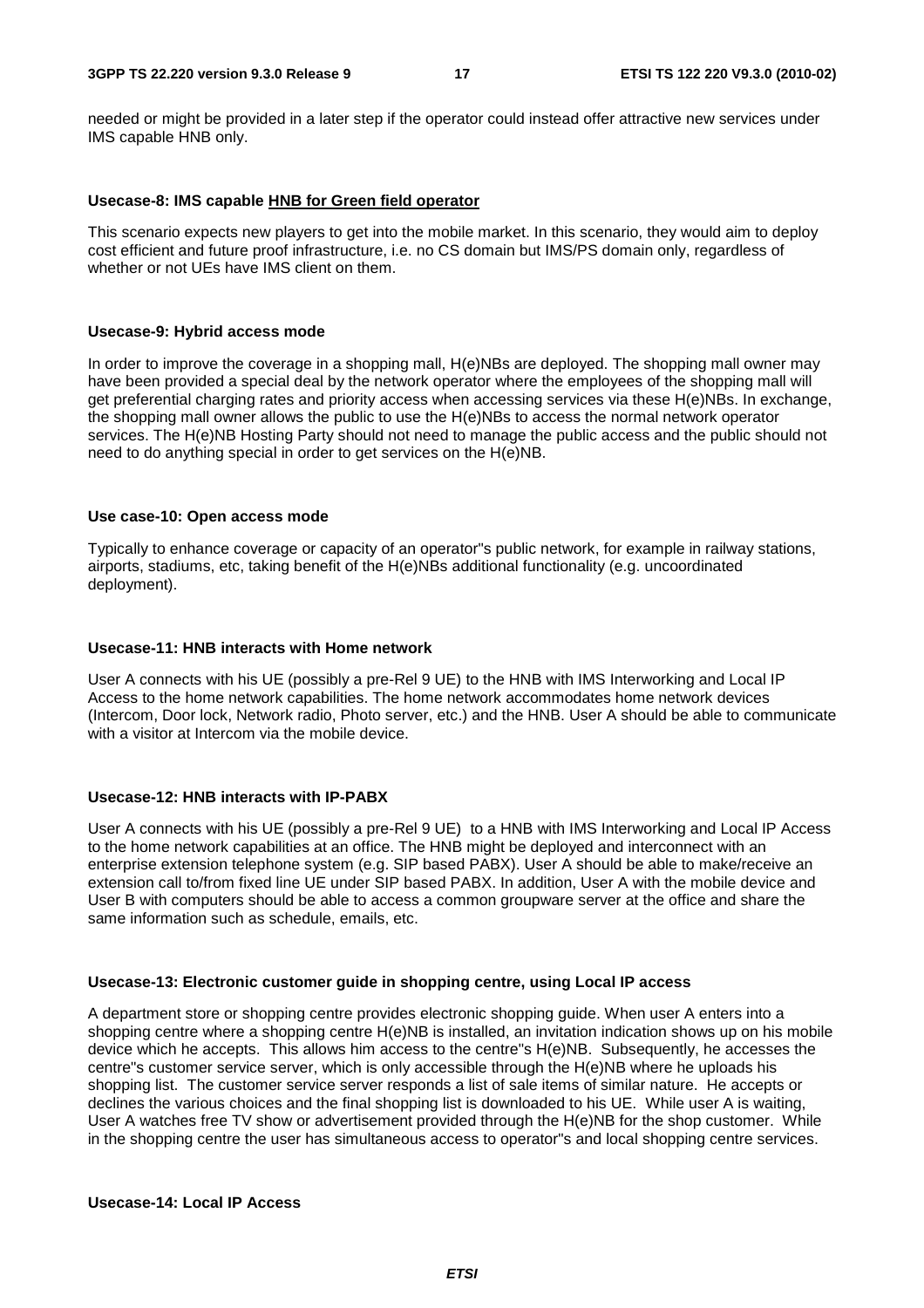The user has the subscription through home operator H. The user is served by the home operator H. The UE obtains IP connectivity in both a local gateway to obtain local connectivity for IMS services (e.g. as in local IP access or for enterprise scenarios with call to other terminals in the PABX area) and to a home gateway (as in normal connectivity for IMS services). For IMS sessions to be routed to e.g. remote terminals, the traffic is sent through the connectivity with the home gateway, whereas for IMS session that can be routed locally (e.g. based on local phone number), the traffic is sent through the connectivity with the local gateway through the local IP access. Whether the UE routes a specific IMS session through the local access or the home gateway can be controlled on a per session basis. Also, the UE may obtain local connectivity by default (e.g. based on static configuration by the operator) or dynamically based on indication by the IMS server.

#### **Usecase-15:**

Subscriber A from Network A owns HNB/HeNB A because of no macro network coverage . Guest user B from Network B visits subscriber A"s house. Subscriber A wants to allow guest user B access to HNB/HeNB A while the guest user B is visiting.

#### **Usecase-16:**

Corporation A has sites in country A, B and C. Corporation A has employees from country A and B. Employees in country A are from Operator AA and AB. Employees in country B are from Operator B. Corporation A has HNB/HeNB in country A from Operator AA and country B from Operator B. Employees from country A and B are allowed access to HNB/HeNBs in country A and B.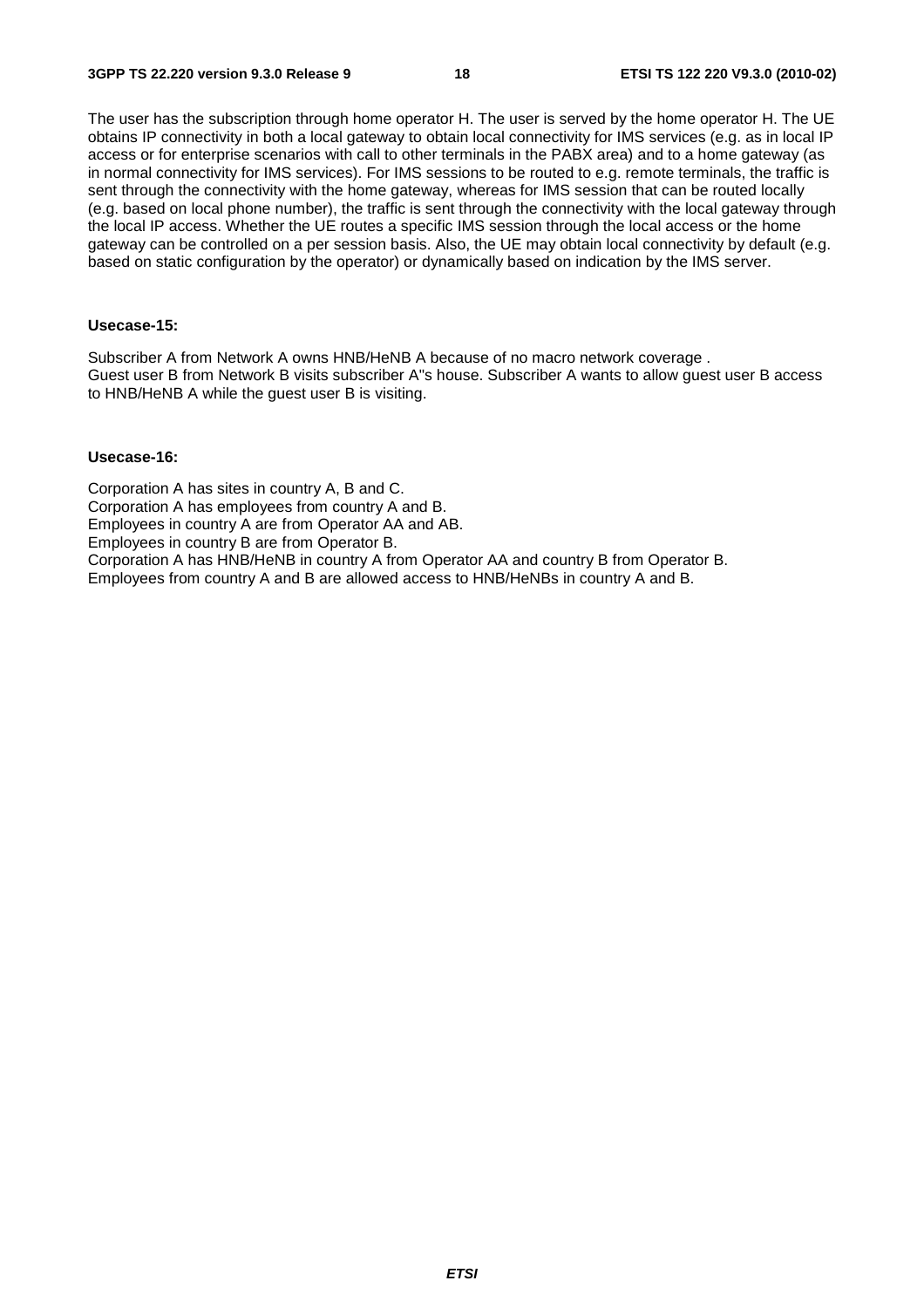## Annex B (informative): Clarification of H(e)NB Access Modes

Table B.1 illustrates the different H(e)NB Access Modes and what access is allowed for UEs of any release depending on whether the UE is allowed access to the CSG.

In Table B.1 'Access' means 'Access to services'.

'Preferential access' means the user will get preferential access to the cell.

|                              | <b>H(e)NB Access Mode</b> |           |                            |  |  |  |
|------------------------------|---------------------------|-----------|----------------------------|--|--|--|
|                              | Open                      | Closed    | <b>Hybrid</b>              |  |  |  |
| UE allowed access to CSG     | Access                    | Access    | <b>Preferential Access</b> |  |  |  |
| UE not allowed access to CSG | Access                    | No Access | Access                     |  |  |  |

#### **Table B.1: H(e)NB access for UEs of any release**

NOTE: Pre Release 8 UEs can only access HNBs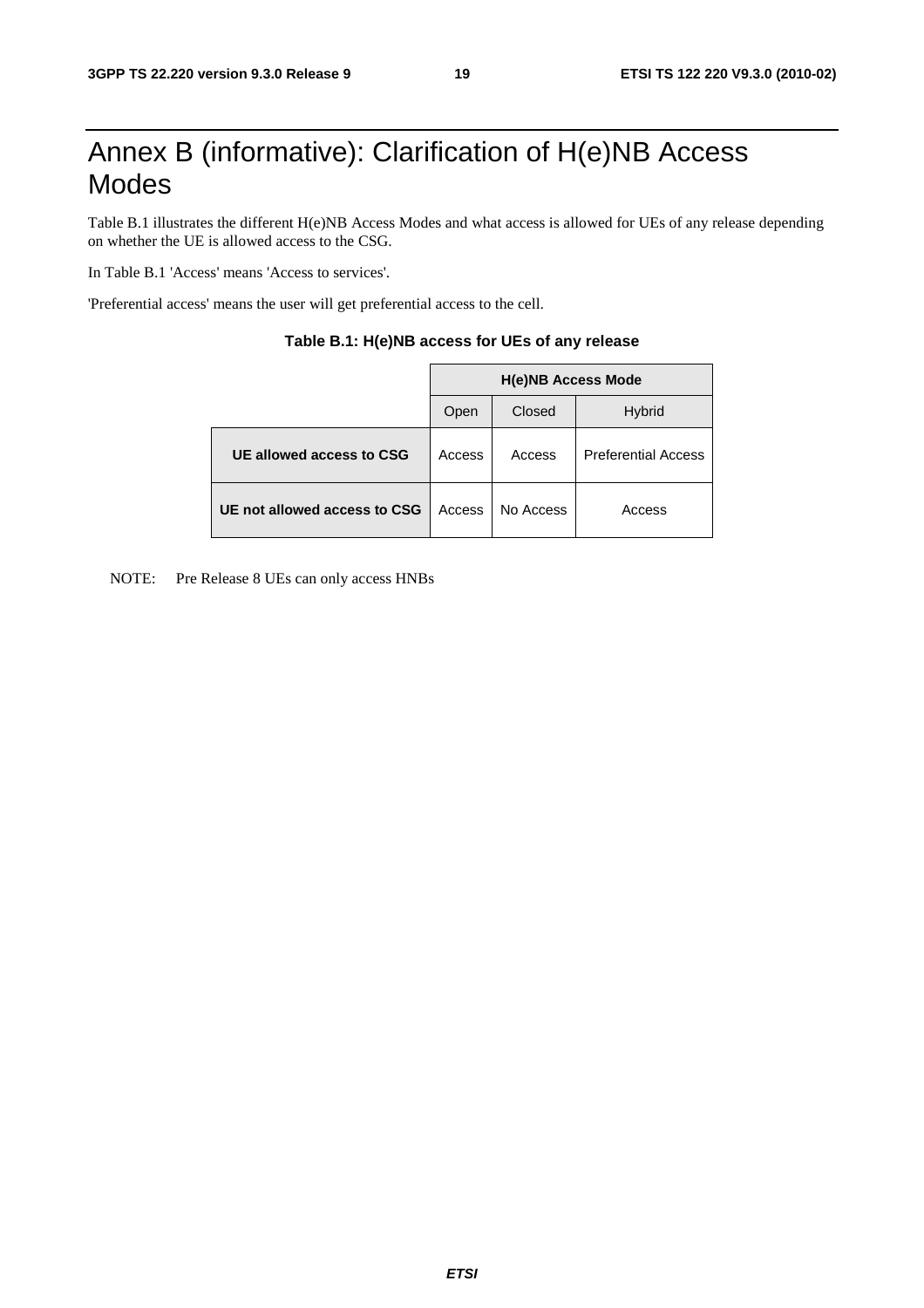## Annex C (informative): Overview of identifiers and names.

| item                            | used for                                                                                | associated with                                                                                 | permanently stored in                                                                                                                                                                               | distribution method                                                                                                                                                                                                                                                                                                                                     | displayed to user                    | comment                                                                                                                                            |
|---------------------------------|-----------------------------------------------------------------------------------------|-------------------------------------------------------------------------------------------------|-----------------------------------------------------------------------------------------------------------------------------------------------------------------------------------------------------|---------------------------------------------------------------------------------------------------------------------------------------------------------------------------------------------------------------------------------------------------------------------------------------------------------------------------------------------------------|--------------------------------------|----------------------------------------------------------------------------------------------------------------------------------------------------|
| H(e)NB<br>equipment<br>identity | administrative<br>$\bullet$<br>purposes                                                 | H(e)NB (physical<br>entity)                                                                     | H(e)NB<br>$\bullet$<br>administration<br>database of the operator                                                                                                                                   | O&M procedures                                                                                                                                                                                                                                                                                                                                          | NO                                   | not known to UE,<br>therefore not useable by<br>UE to identify a<br>H(e)NB                                                                         |
| CSG<br>identity                 | automatic and<br>$\bullet$<br>manual CSG<br>selection<br>access control<br>to CSG cells | a CSG, i.e.<br>$\bullet$<br>a group of users<br>(UEs).<br>One or More<br>H(e)NBs<br>(CSG cells) | H(e)NB<br>$\bullet$<br>administration<br>database of the operator<br><b>Allowed CSG List</b><br>$\bullet$<br>in the UE if user (UE)<br>is member of CSG<br>(USIM entry takes<br>precedence over ME) | provided by O&M<br>to $H(e)NBs$<br>provided by home<br>PLMN to UEs (the<br>Home PLMN and<br>Visited PLMN should<br>synchronize this<br>information)<br>Provided<br>$\circ$<br>to the UE<br>by OMA<br>DM when<br>stored in<br>the ME,<br>Provided<br>$\circ$<br>to the UE<br>by OTA<br>when<br>stored in<br>the USIM<br>Provided to UE<br>via manual CSG | YES, if HNB Name<br>is not available | A CSG identity is<br>unique within a PLMN.<br>In the UE a CSG ID,<br>together with a network<br>identifier, identifies a<br>CSG globally uniquely. |

### **Table C.1: Overview of identifiers and names**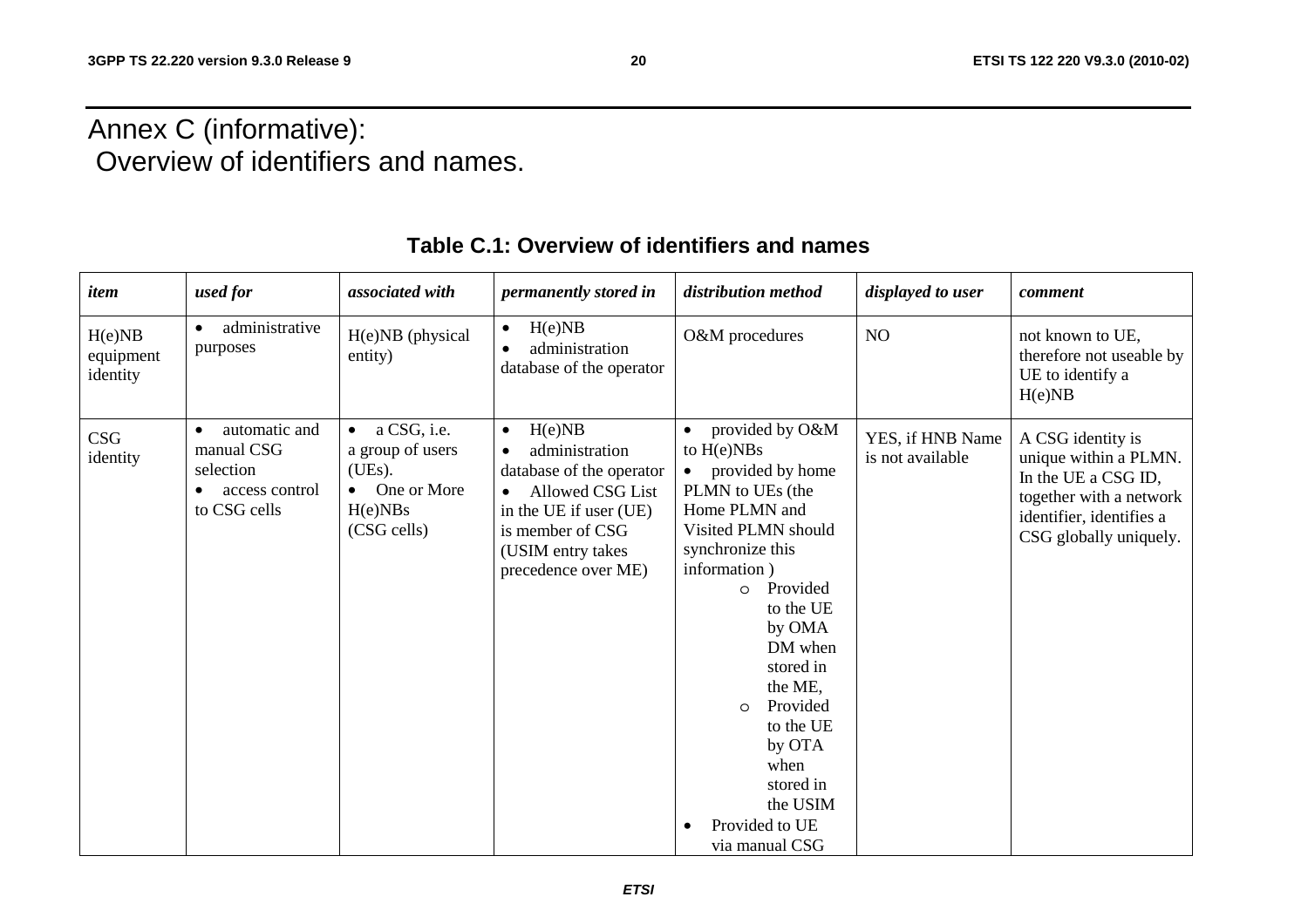|                        |                                                                                                                                               |                                                               |                                                                                      | selection<br>broadcasted by<br>H(e)NB                                                                          |                                                                                                                                             |                                                                                                                                                                                                                                                                                                                              |
|------------------------|-----------------------------------------------------------------------------------------------------------------------------------------------|---------------------------------------------------------------|--------------------------------------------------------------------------------------|----------------------------------------------------------------------------------------------------------------|---------------------------------------------------------------------------------------------------------------------------------------------|------------------------------------------------------------------------------------------------------------------------------------------------------------------------------------------------------------------------------------------------------------------------------------------------------------------------------|
| HNB name<br>(optional) | for supporting<br>(ease of use)<br>manual CSG<br>selection, display-<br>ing a 'friendly'<br>name to the user                                  | CSG identity<br>(relationship:<br>$m$ CSG ID:<br>n HNB names) | H(e)NB<br>$\bullet$<br>administration<br>database of the operator<br>UE<br>$\bullet$ | Provided by O&M<br>$\bullet$<br>to $H(e)NBs$<br>Optionally stored<br>by user in UE<br>broadcasted by<br>H(e)NB | YES during manual<br>selection,<br><b>OPTIONAL</b> during<br>normal operation.<br>(USIM entry takes<br>precedence over<br>broadcast and ME) | If a HNB name is<br>stored in the UE it<br>needs to be associated<br>with a CSG identity.<br>Initial configuration in<br>the UE may be done by<br>the operator (e.g. at<br>point of sale). Later, a<br>HNB name is implicitly<br>associated to the<br>current CSG identity by<br>the UE when the user<br>stores the HNB name |
| CSG Type               | for additional<br>information (on<br>e.g. billing mode)<br>to the user when<br>camping on a CSG<br>cell (i.e. after CSG<br>has been selected) | CSG identity<br>(relationship:<br>n CSG ID:<br>1 CSG Type)    | administration<br>$\bullet$<br>database of the operator<br>UE<br>$\bullet$           | provided by initial<br>UE configuration,<br>OTA and device<br>management to UEs                                | YES, if CSG is in<br>Allowed CSG List.<br>(USIM entry takes<br>precedence over<br>ME)                                                       | UE needs to associate a<br>CSG Type with a CSG<br>identity<br>Association done by<br>operator (the Home<br>PLMN and Visited<br>PLMN should<br>synchronize this<br>information)                                                                                                                                               |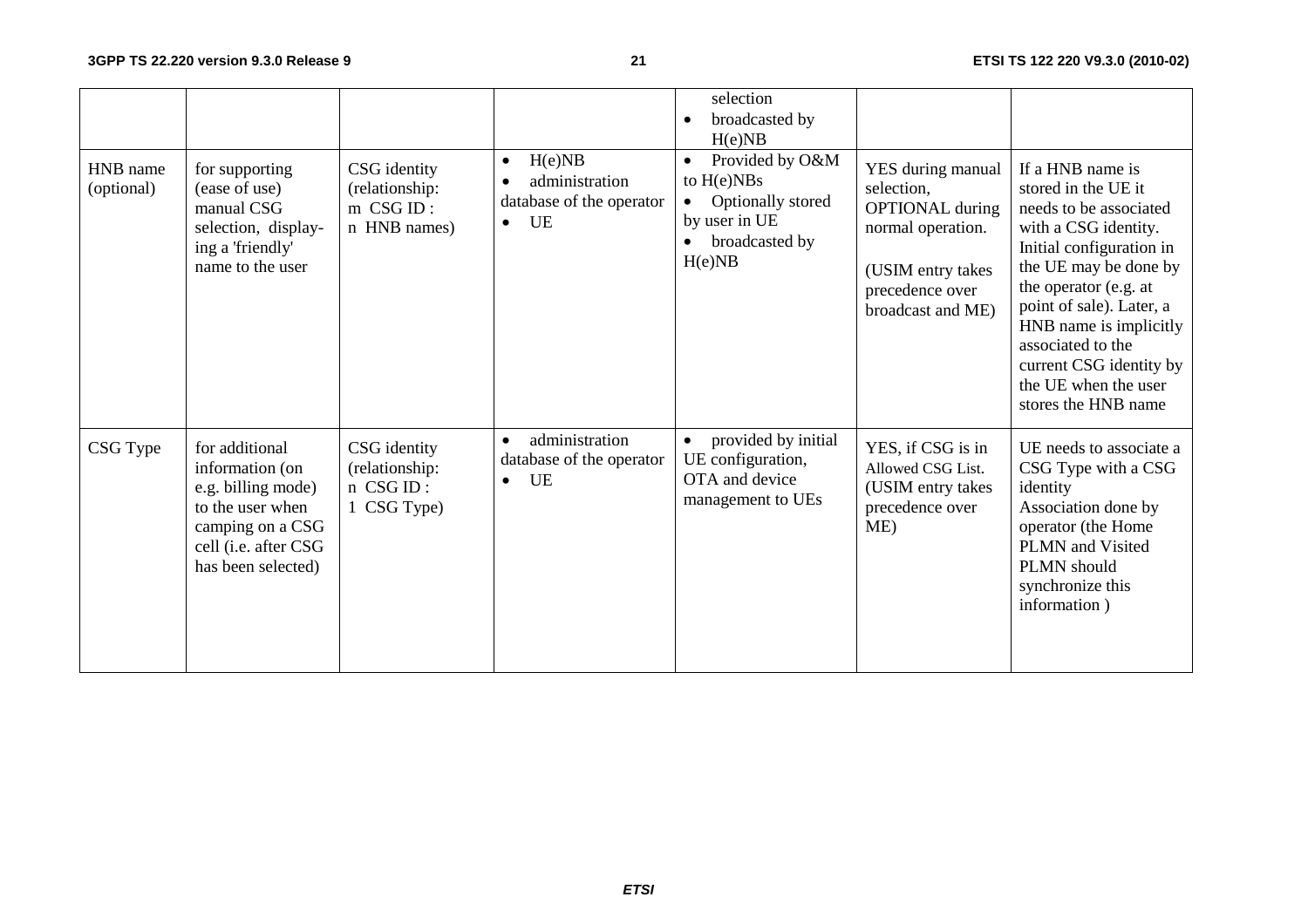## Annex D (informative): Change history

| <b>TSG SA# SA Doc.</b> |                     | <b>SA1 Doc</b>      | <b>Spec</b> | CR   | Rev Rel        |                    |   | Cat Subject/Comment                                                                    | O <sub>Id</sub> | <b>New</b> | WI           |
|------------------------|---------------------|---------------------|-------------|------|----------------|--------------------|---|----------------------------------------------------------------------------------------|-----------------|------------|--------------|
| $SP-43$                | SP-090087           |                     | 22.220      |      |                |                    |   | Approved by SA plenary.                                                                | 2.0.0           | 9.0.0      | <b>EHNB</b>  |
| <b>SP-44</b>           | SP-090373           | S1-091273           | 22.220      | 0002 | 1              | $\overline{Rel-9}$ | F | Clarification on the displaying of<br>the H(e)NB name during manual<br>CSG selection   | 9.0.0           | 9.1.0      | <b>EHNB</b>  |
| $SP-44$                |                     | SP-090373 S1-091164 | 22.220      | 0004 | 4              | Rel-9              | B | Optional USIM support in<br>H(e)NB                                                     | 9.0.0           | 9.1.0      | <b>EHNB</b>  |
| $SP-44$                | SP-090373           | S1-091387           | 22.220      | 0011 | 3              | Rel-9              | F | <b>Clarification on Local IP Access</b><br>Requirements                                | 9.0.0           | 9.1.0      | <b>EHNB</b>  |
| $SP-44$                |                     | SP-090373 S1-091083 | 22.220      | 0015 |                | $ReI-9$            | F | Remove VPLMN CSG support<br>for Rel9                                                   | 9.0.0           | 9.1.0      | <b>EHNB</b>  |
| $SP-44$                |                     | SP-090373 S1-091382 | 22.220      | 0016 | $\overline{2}$ | $ReI-9$            | F | Clarification on the requirement<br>of session diversion.                              | 9.0.0           | 9.1.0      | <b>EHNB</b>  |
| <b>SP-44</b>           | SP-090373           | S1-091279           | 22.220      | 0019 | 2              | Rel-9              | F | Allowed CSG list management<br>for hybrid cells                                        | 9.0.0           | 9.1.0      | <b>EHNB</b>  |
| <b>SP-44</b>           | SP-090373           | S1-091158           | 22.220      | 0023 | 3              | Rel-9              | D | Clarification of H(e)NB Owner /<br><b>Hosting Party</b>                                | 9.0.0           | 9.1.0      | <b>EHNB</b>  |
| <b>SP-44</b>           |                     | SP-090373 S1-091159 | 22.220      | 0024 | $\overline{2}$ | Rel-9              | D | H(e)NB Operator Change                                                                 | 9.0.0           | 9.1.0      | <b>EHNB</b>  |
| <b>SP-44</b>           | SP-090373           | S1-091383           | 22.220      | 0025 | $\overline{2}$ | Rel-9              | F | Clarification of the terminology<br>about H(e)NB access modes                          | 9.0.0           | 9.1.0      | <b>EHNB</b>  |
| $SP-44$                |                     | SP-090373 S1-091274 | 22.220      | 0026 | 1              | $ReI-9$            | F | Minor corrections for clarification                                                    | 9.0.0           | 9.1.0      | <b>EHNB</b>  |
| $SP-44$                |                     | SP-090374 S1-091260 | 22.220      | 0005 | 1              | Rel-9              | F | Rel 8 Rel 9 CSG lists alignment<br>(approved at SA#44 but not<br>implemented in 9.1.0) | 9.1.0           | 9.1.1      | <b>EHNB</b>  |
| SP-45                  |                     | SP-090477 S1-093332 | 22.220      | 0032 | $\overline{c}$ | Rel-9              | F | <b>CSG Lists clarification</b>                                                         | 9.1.1           | 9.2.0      | <b>EHNB</b>  |
| $SP-45$                | SP-090477           | S1-093329           | 22.220      | 0035 | 1              | Rel-9              | F | IP access approach of backhaul<br>network for H(e)NB                                   | 9.1.1           | 9.2.0      | <b>EHNB</b>  |
| $SP-45$                | SP-090477 S1-093331 |                     | 22.220      | 0037 | 1              | $Rel-9$            | D | Editorial corrections of TS<br>22.220                                                  | 9.1.1           | 9.2.0      | <b>EHNB</b>  |
| $SP-45$                |                     | SP-090477 S1-093480 | 22.220      | 0039 | $\overline{2}$ | $Rel-9$            | C | Loss of IP Backhaul Connection                                                         | 9.1.1           | 9.2.0      | <b>EHNB</b>  |
| $SP-45$                |                     | SP-090477 S1-093330 | 22.220      | 0041 | 1              | Rel-9              | F | Clarification of definition for<br>H(e)NB Hosting Party                                | 9.1.1           | 9.2.0      | <b>EHNB</b>  |
| SP-46                  |                     | SP-090839 S1-094319 | 22.220      | 0054 | $\mathbf{1}$   | Rel-9              | D | Contribution to Chapter 5.4.1 in<br>22.220                                             | 9.2.0           | 9.3.0      | <b>EHNB</b>  |
| $SP-46$                |                     | SP-090839 S1-094338 | 22.220      | 0049 | 3              | Rel-9              | F | H(e)NB Hosting Party USIM<br>management                                                | 9.2.0           | 9.3.0      | <b>TEI-9</b> |
| SP-46                  | SP-090839           | S1-094013           | 22.220      | 0060 |                | Rel-9              | F | Removal of requirement for<br>"Managed Remote Access" from<br>Rel-9                    | 9.2.0           | 9.3.0      | <b>EHNB</b>  |
| $SP-46$                |                     | SP-090839 S1-094317 | 22.220      | 0056 | 1              | $ReI-9$            | B | Simplified CSG list handling                                                           | 9.2.0           | 9.3.0      | <b>EHNB</b>  |